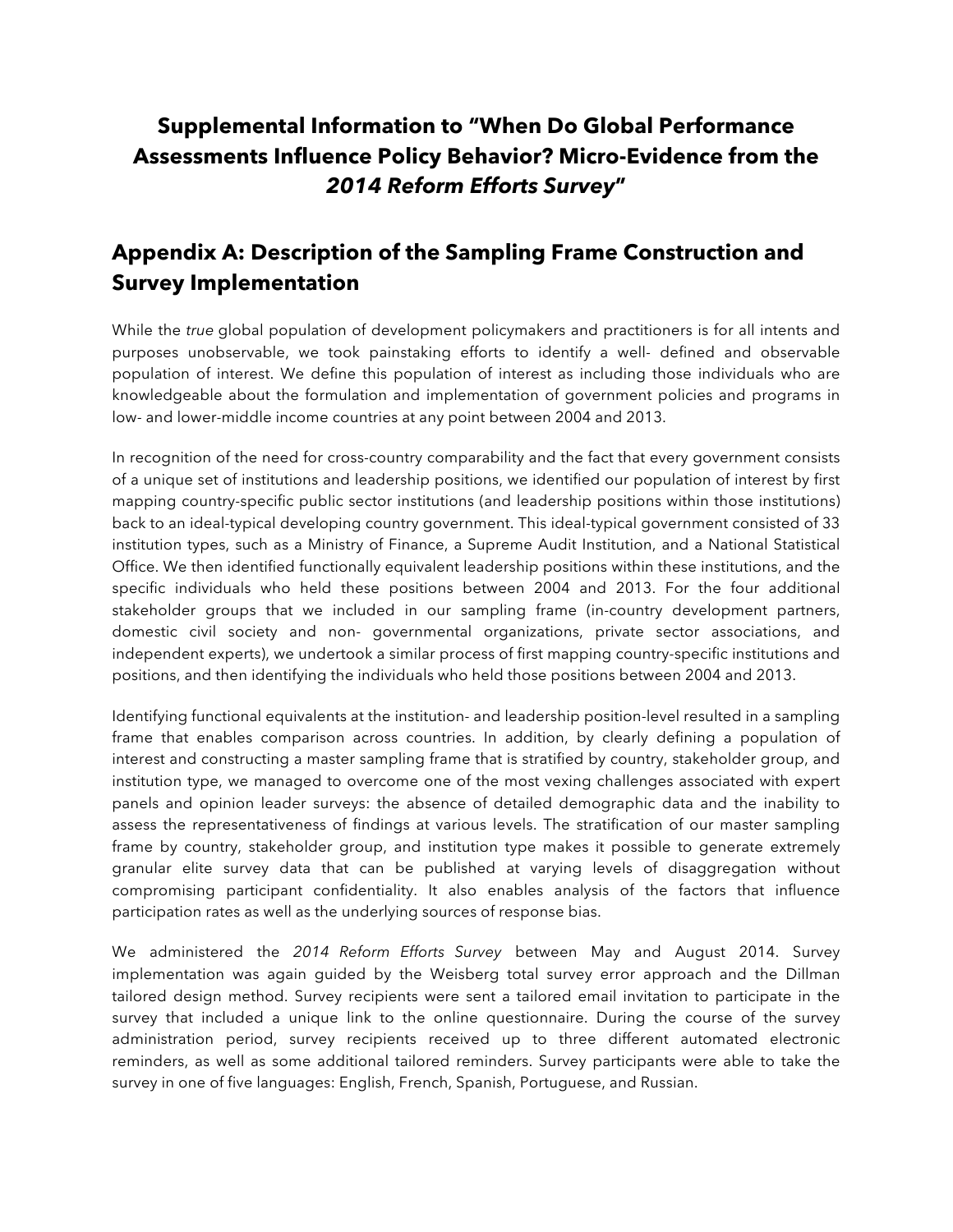Of the 54,990 individuals included in the sampling frame, we successfully sent a survey invitation to the email inbox of over 43,427 sampling frame members. From this cohort of survey recipients, 6,731 participated, yielding an overall, individual-level survey participation rate of approximately 15.5%. See Custer et al. (2015) for more details on the actual content of the questionnaire and potential sampling bias.

The sample used in our empirical analysis consists of 1,788 host government respondents who answered a survey question asking whether they were knowledgeable about individual performance assessments and indeed indicated familiarity with at least one of the individual assessments they were asked to evaluate. Table A-1 and A-2 show the breakdown of these respondents by country and by position type.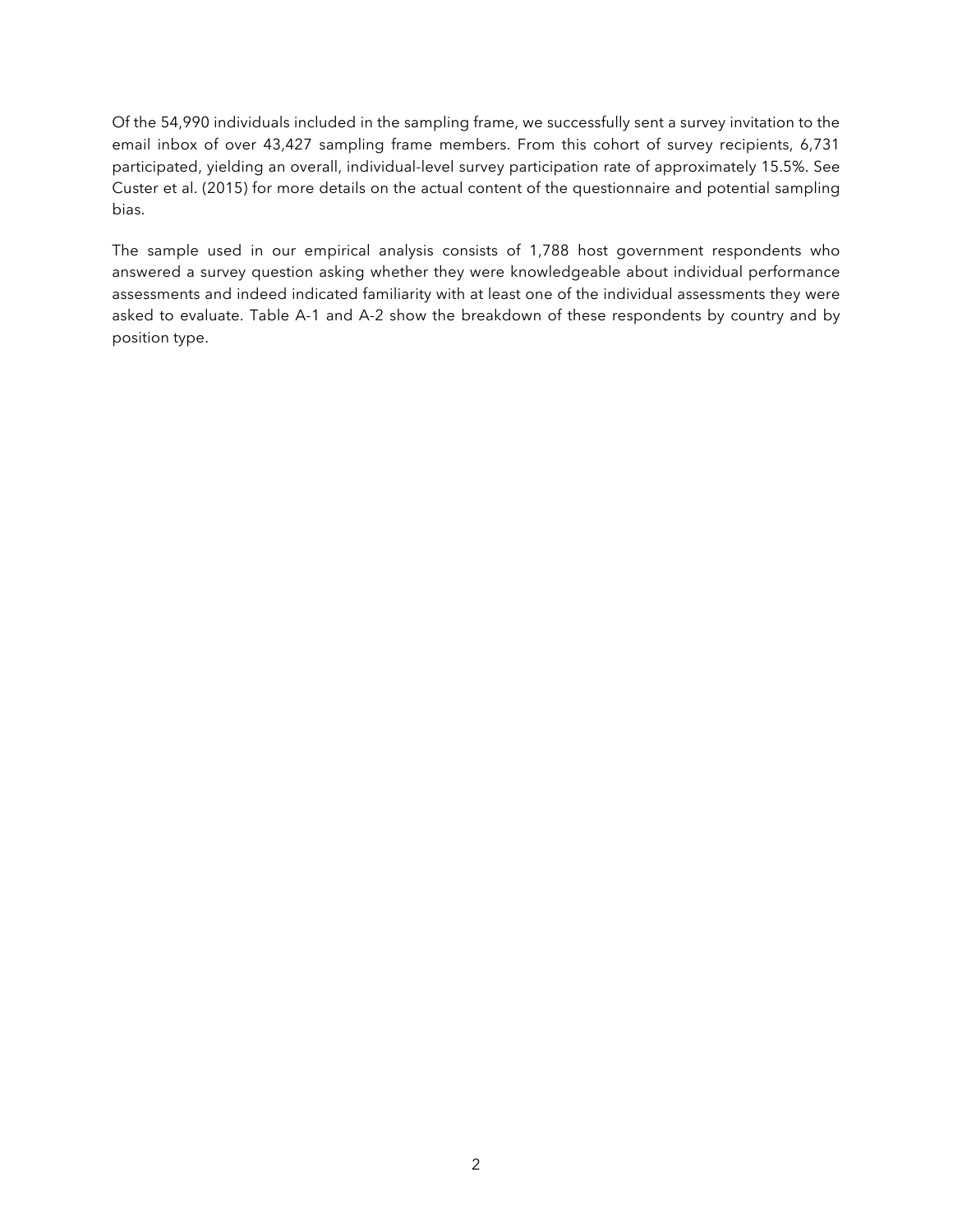| Country                | N               | $\%$           | Country                                | N                       | $\%$           |
|------------------------|-----------------|----------------|----------------------------------------|-------------------------|----------------|
| Afghanistan            | 45              |                | 2.52% Suriname                         | 13                      | 0.73%          |
| Georgia                | 41              |                | 2.29% Namibia                          | 13                      | 0.73%          |
| Liberia                | 41              |                | 2.29% Bulgaria                         | 12                      | 0.67%          |
| Madagascar             | 39              |                | 2.18% Botswana                         | 12                      | 0.67%          |
| Jordan                 | 37              |                | 2.07% Cape Verde                       | 12                      | 0.67%          |
| Indonesia              | 36              | 2.01% Serbia   |                                        | 12                      | 0.67%          |
| Nepal                  | $\overline{32}$ |                | 1.79% Timor-Leste                      | 11                      | 0.62%          |
| Malawi                 | 32              | 1.79% Laos     |                                        | 11                      | 0.62%          |
| Haiti                  | 32              |                | 1.79% Myanmar                          | 11                      | 0.62%          |
| Dominican Republic     | 30              | 1.68% Benin    |                                        | 11                      | 0.62%          |
| Philippines            | 29              |                | 1.62% Romania                          | 11                      | 0.62%          |
| Zambia                 | 29              |                | 1.62% Sierra Leone                     | 11                      | 0.62%          |
| Guatemala              | 28              | 1.57% Syria    |                                        | 11                      | 0.62%          |
| Ghana                  | 27              |                | 1.51% Maldives                         | 10                      | 0.56%          |
| Peru                   | 27              |                | $1.51\%$ Guyana                        | 10                      | 0.56%          |
| Moldova                | 26              |                | 1.45% Mongolia                         | 10                      | 0.56%          |
| Kenya                  | 26              | $1.45%$ Iraq   |                                        | 10                      | 0.56%          |
| Cambodia               | 25              |                | 1.40% Montenegro                       | 10                      | 0.56%          |
| Kosovo                 | 24              |                | 1.34% Solomon Islands                  | 10                      | 0.56%          |
| Macedonia              | $\overline{23}$ |                | 1.29% Cameroon                         | $\overline{9}$          | 0.50%          |
| Nigeria                | 22              |                | 1.23% Ukraine                          | 9                       | 0.50%          |
| Morocco                | 22              |                | 1.23% South Sudan                      | $\overline{9}$          | 0.50%          |
| Rwanda                 | 22              | 1.23% Togo     |                                        | $\overline{9}$          | 0.50%          |
| Burkina Faso           | $\overline{22}$ |                | 1.23% Tajikistan                       | $\overline{9}$          | 0.50%          |
| Paraguay               | 22              |                | 1.23% Guinea-Bissau                    | 9                       | 0.50%          |
| Bosnia and Herzegovina | 20              |                | 1.12% Armenia                          | $\overline{8}$          | 0.45%          |
| Uganda                 | 20              | 1.12% India    |                                        | 8                       | 0.45%          |
| Palestine              | 20              | 1.12% Chad     |                                        | 8                       | 0.45%          |
| Sudan                  | 20              |                | 1.12% Guinea                           | 8                       | 0.45%          |
| Turkey                 | 20              |                | 1.12% Djibouti                         | 7                       | 0.39%          |
| Albania                | 20              |                | 1.12% Thailand                         | 7                       | 0.39%          |
| Yemen                  | 20              |                | 1.12% Marshall Islands                 | 7                       | $0.39\%$       |
| Pakistan               | 19              |                | 1.06% Lesotho                          | 7                       | 0.39%          |
| <b>Brazil</b>          | 19              |                | 1.06% Bolivia                          | 7                       | 0.39%          |
| Niger                  | 18<br>18        |                | 1.01% Sri Lanka<br>1.01% Côte D'Ivoire | 7<br>7                  | 0.39%          |
| Tanzania               | 18              |                | 1.01% Central African Republic         | 7                       | 0.39%<br>0.39% |
| Mozambique             | 17              |                | 0.95% Papua New Guinea                 | 6                       | 0.34%          |
| Egypt<br>El Salvador   | 17              |                | 0.95% Somalia                          | 6                       | 0.34%          |
| <b>Belize</b>          | 17              |                | 0.95% Algeria                          | 6                       | 0.34%          |
| Jamaica                | 16              | 0.89% Fiji     |                                        | 6                       | 0.34%          |
| Honduras               | 16              |                | 0.89% Angola                           | 6                       | 0.34%          |
| Nicaragua              | 16              |                | 0.89% Vietnam                          | 6                       | 0.34%          |
| Burundi                | 16              |                | 0.89% Azerbaijan                       | 6                       | 0.34%          |
| Kyrgyzstan             | 16              |                | 0.89% Tuvalu                           | 6                       | 0.34%          |
| Bangladesh             | 16              |                | 0.89% Swaziland                        | 6                       | 0.34%          |
| Mauritania             | 16              |                | 0.89% Kiribati                         | 6                       | 0.34%          |
| Tunisia                | 16              | 0.89% Tonga    |                                        | 5                       | 0.28%          |
| Comoros                | $\overline{15}$ | 0.84% Congo    |                                        | 5                       | 0.28%          |
| Colombia               | 15              |                | 0.84% Federated States of Micronesia   | 4                       | $0.22\%$       |
| <b>DRC</b>             | 15              |                | 0.84% Puntland                         | $\overline{\mathbf{3}}$ | 0.17%          |
| Senegal                | 15              | $0.84\%$ China |                                        | 3                       | 0.17%          |
| South Africa           | 15              |                | 0.84% Sao Tome and Principe            | $\overline{\mathbf{3}}$ | 0.17%          |
| Mali                   | 14              | 0.78% Iran     |                                        | 3                       | 0.17%          |
| Bhutan                 | 14              |                | 0.78% Belarus                          | 3                       | 0.17%          |
| Ethiopia               | 14              |                | 0.78% Somaliland                       | 3                       | 0.17%          |
| Vanuatu                | 14              |                | 0.78% Kurdistan                        | 3                       | 0.17%          |
| Samoa                  | 13              |                | 0.73% Kazakhstan                       | $\mathfrak{Z}$          | 0.17%          |
| Zimbabwe               | 13              |                | 0.73% Uzbekistan                       | 2                       | 0.11%          |
| Gambia                 | 13              |                | 0.73% Eritrea                          | 2                       | 0.11%          |
| Ecuador                | 13              | 0.73%          |                                        |                         |                |
|                        |                 |                |                                        |                         |                |

### **Table A-1: The Breakdown of 1,788 Government Officials by Country**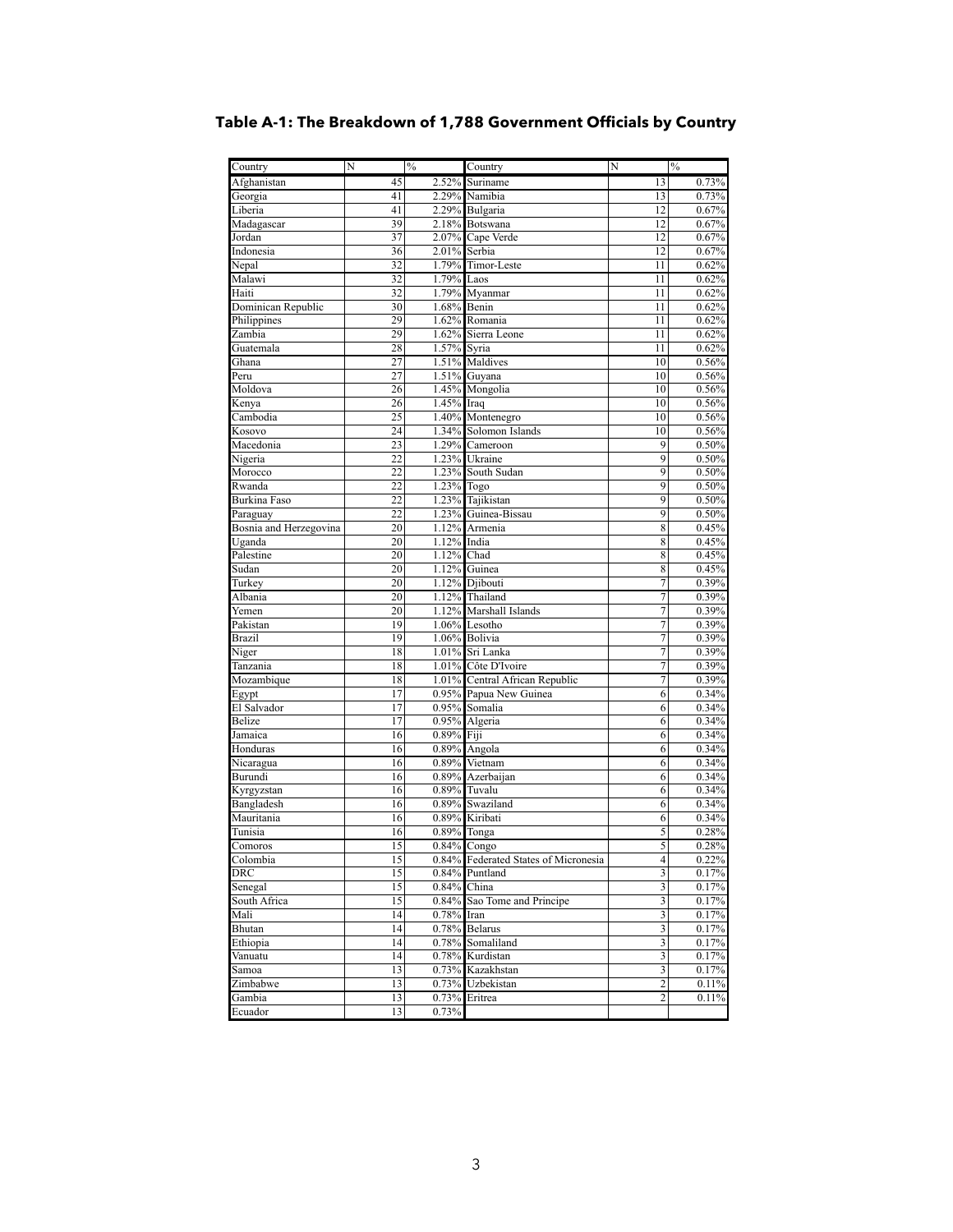| Position Type                                                                                            |     | 10/0   |
|----------------------------------------------------------------------------------------------------------|-----|--------|
| Head of State or Government                                                                              | 28  | 1.57%  |
| Vice Head of State or Government                                                                         | 10  | 0.56%  |
| Chief of Staff, Adviser, or Assistant to Head of State or Government                                     | 47  | 2.63%  |
| Head of a Government Ministry/Agency/Commission                                                          | 183 | 10.23% |
| Vice Minister, Deputy Minister, Assistant Minister, State Minister, Joint Secretary, Deputy Commissioner | 84  | 4.70%  |
| Secretary General, Permanent Secretary, or Director General                                              | 129 | 7.21%  |
| Chief of Staff, Chief of Cabinet, Adviser/Assistant to Head of a Government Ministry/Agency/Commission   | 56  | 3.13%  |
| Director/Head of Technical Unit, Department, or Office Within the Government Ministry/Agency/Commission  | 623 | 34.84% |
| Technical Specialist, Adviser, or Consultant                                                             | 267 | 14.93% |
| Program Manager, Project Manager, Program Coordinator, Project Coordinator                               | 185 | 10.35% |
| Others                                                                                                   | 173 | 9.68%  |
| Did not answer                                                                                           |     | 0.17%  |

**Table A-2: The Breakdown of 1,788 Government Officials by Position Type**

## **Appendix B: Description of Weighting System for Data Aggregation**

The response rate to the 2014 Reform Efforts Survey was approximately 15%. In light of this relatively low response rate and imperfect information about the representativeness of our sample vis-à-vis the sampling frame (i.e. the population of interest), we employ non-response weights to account for unit non-response (or survey non-response) and generate unbiased and comprehensive aggregate statistics based on the individual respondent-level data. To generate non-response weights, we take the following steps. First, we estimate the probability of survey response by using a logistic regression. For all members of our sampling frame, we have information on their gender, country, institution types (e.g., finance ministry, anti-corruption agency, supreme audit institution) and stakeholder group (e.g., host government officials, development partners. We use all these predictors to estimate the probability of survey response for each member of the sampling frame (as each of them turns out to be significant in predicting survey response). Second, we take the inverse of the estimated probability to arrive at the final non-response weights used for our analysis.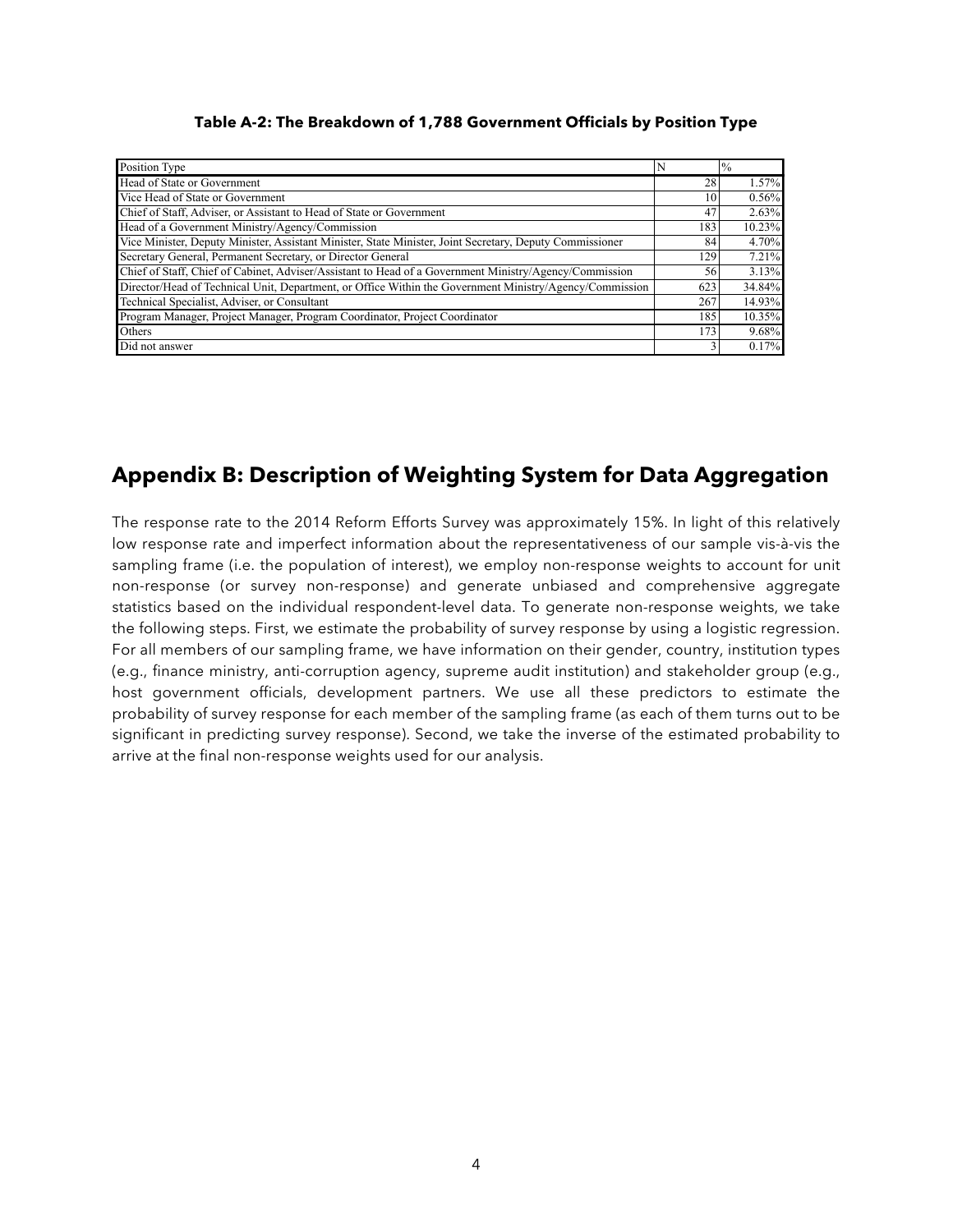## **Appendix C: Assessment Inclusion Criteria for This Study**

We used eight inclusion criteria to determine the initial list of external assessments of government performance that would be routed to participants, depending on their country, area of specialization (i.e. policy domain), and years of service in a given position:

- measured government performance in low income and lower middle income countries, as defined by the World Bank
- national in scope rather than specific to a project or program
- produced by some other entity than the government(s) being assessed  $1$
- measured performance in one or more of our 23 specific policy domains
- in operation at some point during our 2004-2013 period of study
- undertaken in more than one country without necessarily involving cross-country benchmarking
- publicly available

 $\overline{a}$ 

• provided some measure of diagnostic and/or advisory content

This set of inclusion criteria yielded an initial list of 182 external assessments of government performance. However, after conducting survey pre-tests and cognitive interviews at the OpenGov Hub in Washington D.C., Harvard University's Kennedy School of Government, AidData, and the College of William and Mary's Institute of the Theory and Practice of International Relations, we found that long lists of assessments overwhelmed participants, causing excessive levels of respondent burden without producing more detailed or accurate data. To reduce this burden, we established a maximum number of assessments (40) to be routed to any single respondent according to his or her country, policy domain, and years of service. We then pared down this initial list of assessments from 182 to 103—using the maximization of coverage across country-policy-domain-year triads as our guiding criterion—in order to stay within this maximum value of 40 assessments.

To mitigate any effects of bias introduced by this assessment selection method, we also allowed all participants to identify up to three "write-in" assessments not included in our final list, which each respondent was encouraged to identify and analyze on his or her own. The write-in assessments were then mapped back to our initial list of 182 assessments. This article is based on data that includes 3 write-in assessments, which met either our global sample size requirement of at 10 least participants or our sample size requirement for aggregation below the global level (e.g., region, policy domain, problem type, etc.) of at least five participants: The IMF's Financial Sector Assessment Program (FSAP), The IMF's Article IV Consultations, and Transparency International's Corruption Perceptions Index. An alphabetized list of the remaining 103 assessments included in the survey questionnaire is supplied below in Table C-1.

 $1$  While an eligible assessment had to be externally supplied, the government(s) being assessment could still have played some role in its production. For example, the assessment could have incorporated performance data supplied by the assessed government(s).

<sup>&</sup>lt;sup>2</sup> If the assessment does not itself result in a new cross-country measure, but references cross-country data produced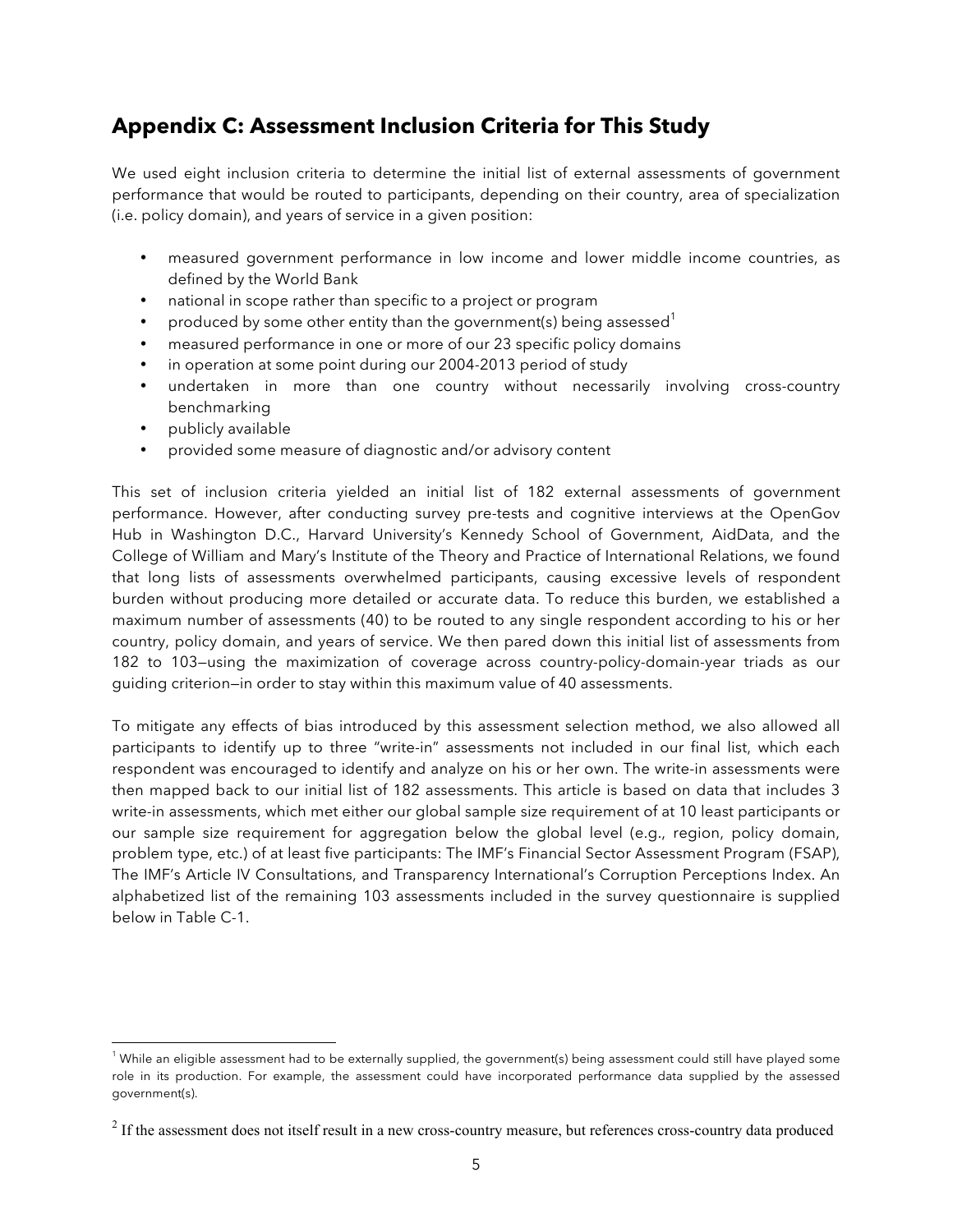Table C-1: List of Assessments Included in the Survey Questionnaire

- The Assessment of Country Compliance with EITI Requirements
- DFID's Resource Allocation Model IFAD's Rural Sector Performance Assessment and Performance-Based Allocation
- System
- NATO's Membership Action Plan and Annual Progress Report Performance-Based Funding from the Global Fund to Fight AIDS, Tuberculosis and
- Malaria
- The "Variable Tranche" of the EU's Budget Support Program
- The ADB's Country Diagnostic Study
- The ADB's Country Economic Reviews
- The ADB's Country Environmental Analysis
- The ADB's Country Gender Assessments The ADB's Country Performance Assessment (CPA) and Performance-Based
- Allocation System
- The ADB's Country Poverty Analysis
- The ADB's Policy-Based Loans and Program Loans
- The ADB's Results-Based Lending
- The ADB's Transport Sector Assessment
- The AfDB's Country Governance Profiles The AfDB's Country Performance Assessment (CPA) and Performance-Based
- Allocation System
- The AfDB's Policy-Based Loans and Budget Support
- The Africa Infrastructure Country Diagnostic
- 20 The African Growth and Opportunity Act (AGOA) Eligibility Criteria
- The African Peer Review Mechanism The CDB's Poverty Reduction Effectiveness Situation (PRES) Assessment and
- Performance-Based Allocation System
- The EBRD's Country Law Assessment
- The EBRD's Energy Sector Assessment
- The EBRD's Public Procurement Sector Assessment
- The Egmont Group of Financial Intelligence Units' Membership Requirements
- The EU's "MDG Contracts" Program
- The EU's Association Agenda
- The EU's Association Agreements
- The EU's Economic Partnership Agreements for ACP Countries
- The EU's Governance Initiative and Governance Incentive Tranche
- The EU's Partnership and Cooperation Agreements
- The EU's Poverty Reduction Budget Support Program The EU's Special Incentive Arrangement for Sustainable Development and Good
- Governance
- The EU's Stabilization and Association Agreements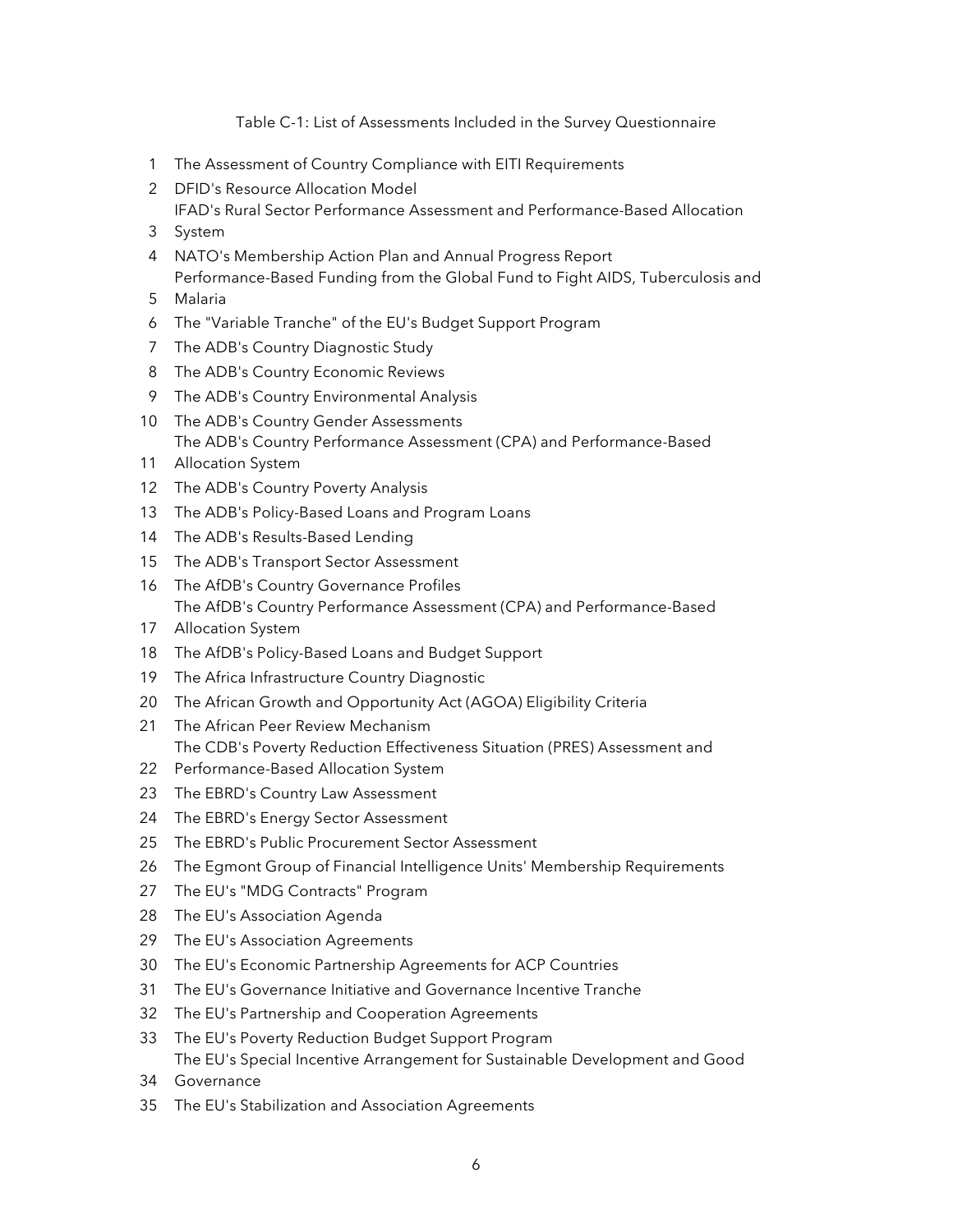- The European Neighborhood Policy Action Plans and Country Reports
- The Financial Action Task Force (FATF) Blacklist
- The GAVI Alliance's Health Systems Strengthening Window
- The GAVI Alliance's Immunization Data Quality Assessment
- The GAVI Alliance's Immunization Services Support (ISS) Window The Global Environment Facility's Performance Index and Resource Allocation
- Framework
- The Global Integrity Report
- The Governance Facility of the European Neighborhood and Partnership Instrument
- The HIPC Initiative's "Decision Point" and "Completion Point"
- The IADB's Citizen Security Sector Note
- The IADB's Country Environmental Analysis The IADB's Country Institutional and Policy Evaluation (CIPE) and Performance-
- Based Allocation System
- The IADB's Debt Relief Intiative
- The IADB's Education Sector Note
- The IADB's Growth Diagnostics
- The IADB's Performance-Driven Loans
- The IADB's Policy-Based Loans
- The IADB's Social Protection Sector Note
- The IADB's Trade Sector Policy Note
- The IADB's Transport Sector Note
- The Ibrahim Index of African Governance
- The ILO's Global Monitoring and Analysis of Conditions of Work and Employment
- The IMF's Extended Credit Facility and Poverty Reduction and Growth Facility
- The IMF's Policy Support Instrument
- The IMF's Rapid Credit Facility
- The IMF's Reports on the Observance of Standards and Codes
- The IMF's Standby Credit Facility
- The International Budget Parternship's Open Budget Index
- The Kimberly Process Certification Scheme The Mechanism for the Review and Implementation of the United Nations
- Convention against Corruption
- The Millennium Challenge Corporation's Eligibility Criteria and Country Scorecards
- The Multilateral Debt Relief Initiative
- The OECD's International Database of Budget Practices and Procedures
- The OECD's Program for International Student Assessment
- The Paris Declaration Indicators
- The Public Expenditure and Financial Accountability Assessment
- The U.S. State Department's "Country Reports on Human Rights Practices"
- The U.S. State Department's "Trafficking in Persons" Report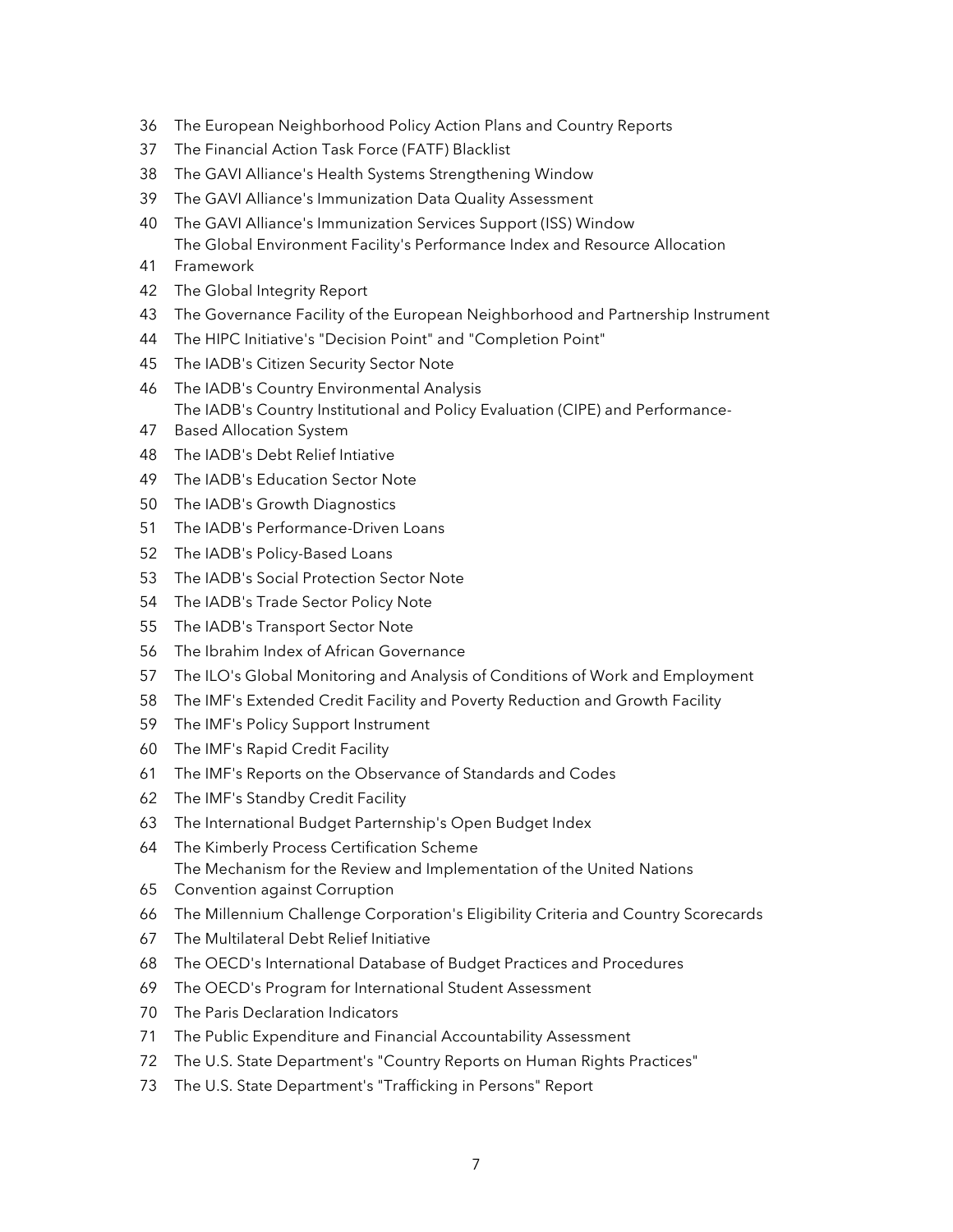- The U.S. Trade Representative's "Special 301" Report
- The UN's Milennium Development Goals
- The UNESCO Education for All Development Index
- The World Bank and IFC's Doing Business Report
- The World Bank and IFC's Enterprise Surveys
- The World Bank's Bulletin Board on Statistical Capacity
- The World Bank's Country Economic Memorandum
- The World Bank's Country Environmental Analysis
- The World Bank's Country Financial Accountability Assessment
- The World Bank's Country Gender Assessment
- The World Bank's Diagnostic Trade Integration Studies
- The World Bank's Decentralization Indicators
- The World Bank's Development Policy Loans Program
- The World Bank's Development Policy Review
- The World Bank's Education Management Information System Assessment Tool
- The World Bank's Education Sector Review
- The World Bank's Growth Diagnostic Studies
- The World Bank's Health Sector Review
- The World Bank's Logistics Performance Index
- The World Bank's Poverty Assessment
- The World Bank's Rural Access Index
- The World Bank's Trade Competitiveness Diagnostic Toolkit
- The World Bank's Women, Business, and the Law Assessment
- The World Bank's Worldwide Governance Indicators The World Bank's Country Policy and Institutional Assessment (CPIA) and
- Performance-Based Allocation System
- The World Economic Forum's "Global Competitiveness Report"
- The WTO's Accession Working Party Reports and Accession Protocols
- 101 The WTO's Trade Policy Review Mechanism
- UNDP's Human Development Index
- UNECA's African Gender and Development Index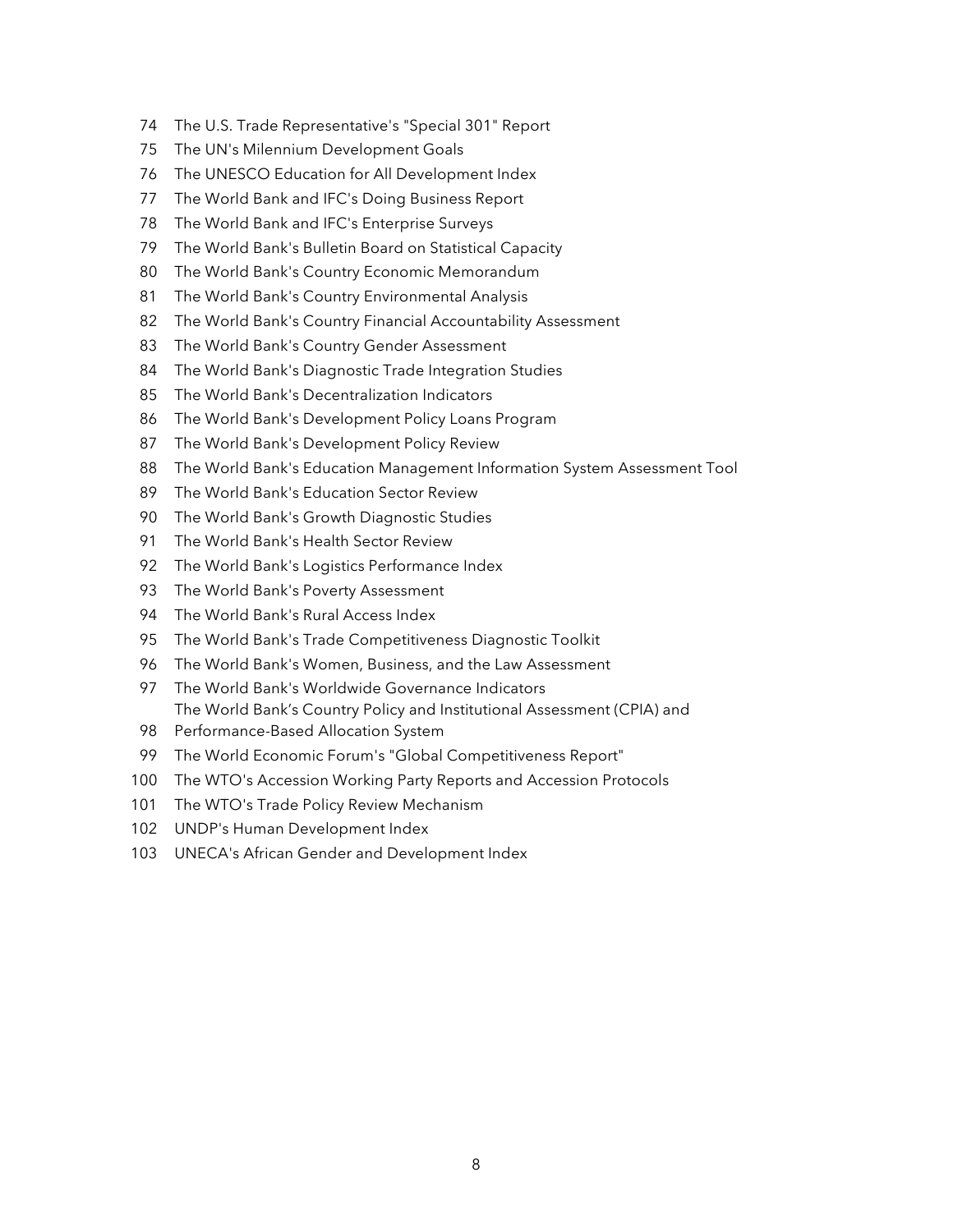# **Appendix D: Descriptions of Variables**

| Model                             | Definition                                                                                                                                                        | N     | Mean  | Std. Error | Min                 | Max          | Sources                             |
|-----------------------------------|-------------------------------------------------------------------------------------------------------------------------------------------------------------------|-------|-------|------------|---------------------|--------------|-------------------------------------|
| Inf (Agenda-Setting<br>Influence) | Respondents'<br>evaluation of<br>the agenda-<br>setting<br>influence of<br>each<br>assessment on<br>a scale of 0 (no<br>influence) to 5<br>(maximum<br>influence) | 10504 | 2.895 | 1.475      | $\pmb{0}$           | 5            | 2014<br>Reform<br>Efforts<br>Survey |
| Inf (Design<br>Influence)         | Respondents'<br>evaluation of<br>the reform<br>design<br>influence of<br>each<br>assessment on<br>a scale of 0 (no<br>influence) to 5<br>(maximum<br>influence)   | 10413 | 2.797 | 1.477      | $\mathsf{O}\xspace$ | 5            | 2014<br>Reform<br>Efforts<br>Survey |
| CROSS_NATIONAL                    | A dummy<br>variable coded<br>1 if a given<br>assessment is<br>part of a cross-<br>national<br>benchmarking<br>exercise, and 0<br>otherwise                        | 10504 | 0.381 | 0.486      | $\mathsf 0$         | 1            | Authors'<br>own coding              |
| MULTILATERAL                      | A dummy<br>variable coded<br>1 if a given<br>assessment is<br>produced by<br>multilateral<br>agencies or<br>institutions,<br>and 0<br>otherwise                   | 10504 | 0.771 | 0.420      | $\mathsf 0$         | 1            | Authors'<br>own coding              |
| BILATERAL                         | A dummy<br>variable coded<br>1 if a given<br>assessment is<br>produced by<br>bilateral<br>agencies or                                                             | 10504 | 0.082 | 0.274      | $\mathsf{O}\xspace$ | $\mathbf{1}$ | Authors'<br>own coding              |

#### **Table D-1: Descriptions of Variables**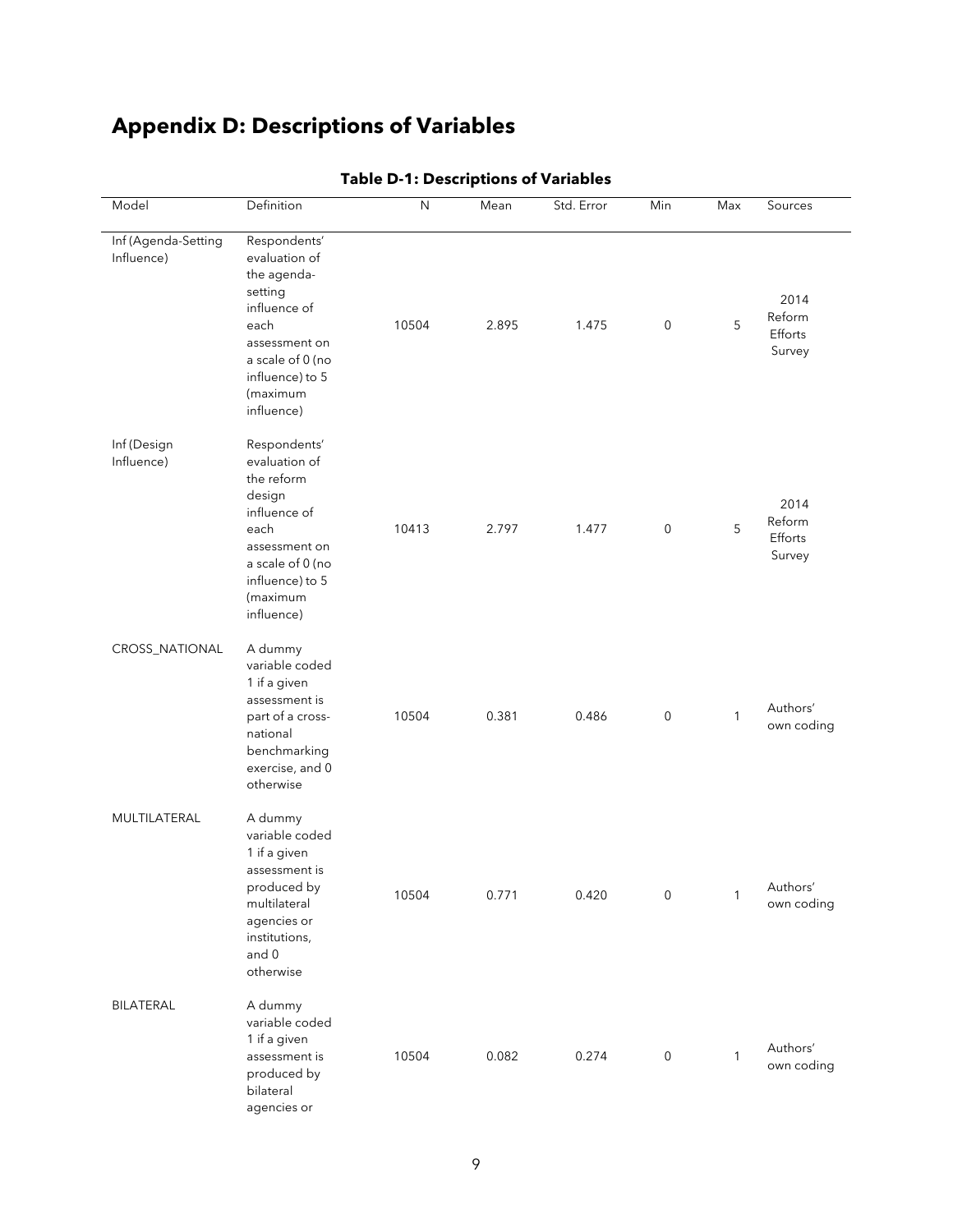|                     | institutions,<br>and 0<br>otherwise                                                                                                                                        |       |       |       |                     |              |                        |
|---------------------|----------------------------------------------------------------------------------------------------------------------------------------------------------------------------|-------|-------|-------|---------------------|--------------|------------------------|
| GOVT_INVOLVE        | A dummy<br>variable coded<br>1 if a given<br>assessment<br>involves<br>governments<br>that are being<br>assessed in the<br>process of<br>assessment,<br>and 0<br>otherwise | 10504 | 0.500 | 0.500 | $\mathsf{O}\xspace$ | $\mathbf{1}$ | Authors'<br>own coding |
| <b>PUBLIC</b>       | A dummy<br>variable coded<br>1 if a given<br>assessment is<br>publicly<br>accessible<br>online for free,<br>and 0<br>otherwise                                             | 10504 | 0.737 | 0.440 | $\mathsf{O}\xspace$ | 1            | Authors'<br>own coding |
| <b>FINANCIAL</b>    | A dummy<br>variable coded<br>1 if a given<br>assessment is<br>produced by<br>multilateral<br>agencies or<br>institutions,<br>and 0<br>otherwise                            | 10504 | 0.764 | 0.424 | $\mathsf{O}\xspace$ | $\mathbf{1}$ | Authors'<br>own coding |
| PRIMARY_DATA        | A dummy<br>variable coded<br>1 if a given<br>assessment<br>involves the<br>collection and<br>use of primary<br>data, and 0<br>otherwise                                    | 10504 | 0.345 | 0.475 | $\mathbf 0$         | $\mathbf{1}$ | Authors'<br>own coding |
| <b>PRESCRIPTIVE</b> | A dummy<br>variable coded<br>1 if a given<br>assessment<br>contains one<br>or more policy<br>recommendati<br>ons that relate<br>to how the<br>government<br>can improve    | 10504 | 0.471 | 0.499 | $\mathbf 0$         | 1            | Authors'<br>own coding |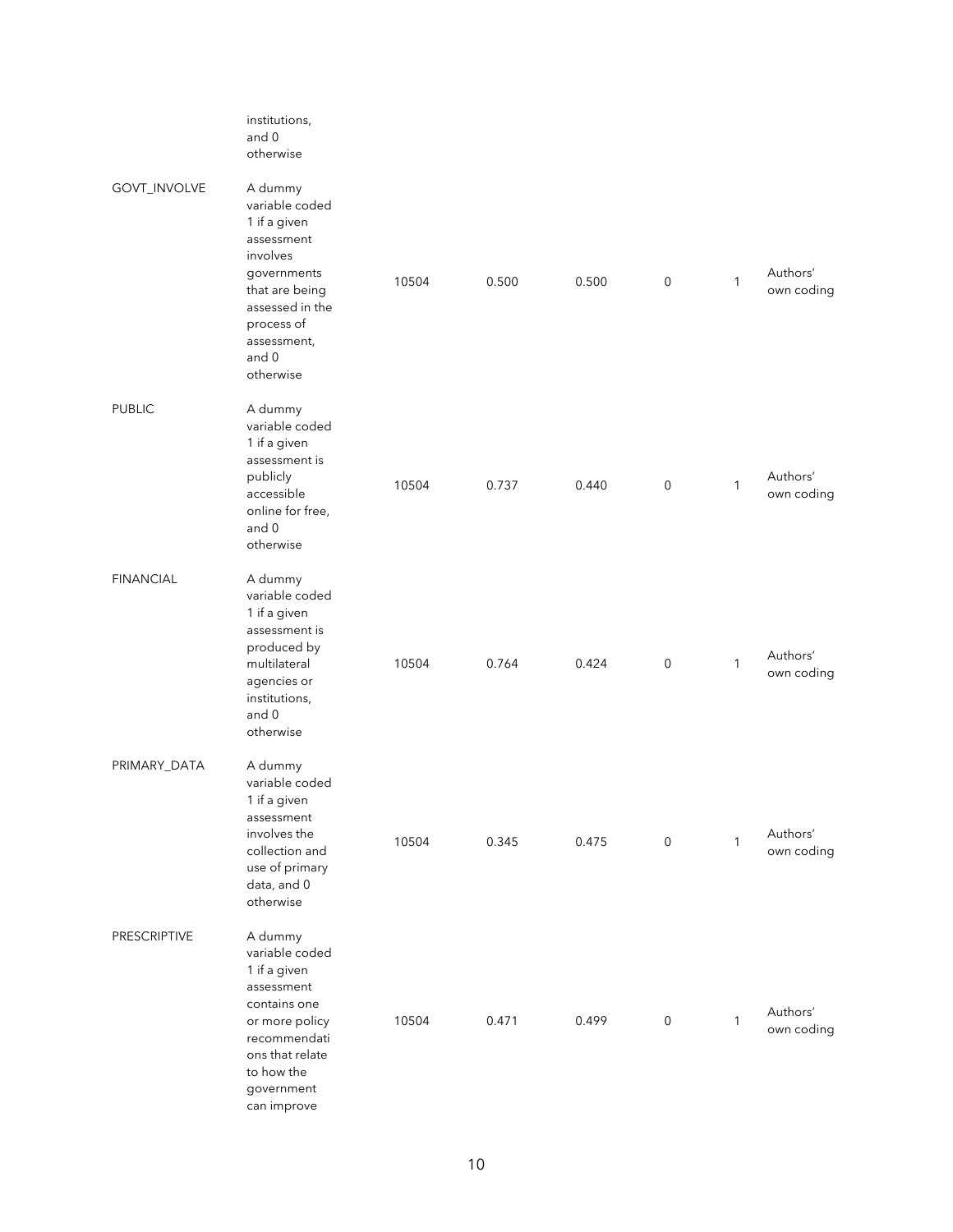|                                    | its<br>performance<br>on the<br>assessment                                                                                                                                                                                                    |       |       |       |                     |              |                                     |
|------------------------------------|-----------------------------------------------------------------------------------------------------------------------------------------------------------------------------------------------------------------------------------------------|-------|-------|-------|---------------------|--------------|-------------------------------------|
| <b>INPUTS</b>                      | A dummy<br>variable coded<br>1 if a given<br>assessment<br>assesses the<br>existence of<br>one or more<br>inputs (i.e.,<br>official law,<br>policy, rule,<br>regulation, or<br>institution) as<br>part of its<br>evaluation of<br>performance | 10504 | 0.577 | 0.494 | $\mathsf{O}\xspace$ | $\mathbf{1}$ | Authors'<br>own coding              |
|                                    |                                                                                                                                                                                                                                               |       |       |       |                     |              |                                     |
| <b>SEX</b>                         | A dummy<br>variable coded<br>0 if male; 1 if<br>female                                                                                                                                                                                        | 10504 | 0.210 | 0.408 | $\mathsf{O}\xspace$ | 1            | 2014<br>Reform<br>Efforts<br>Survey |
| <b>EXECUTIVE</b><br><b>SUPPORT</b> | A dummy<br>variable coded<br>1 if a given<br>respondent<br>believed the<br>executive<br>body (e.g.,<br>president,<br>king, prime<br>minister) to<br>have<br>supported<br>policy reforms;<br>0 otherwise                                       | 10504 | 0.611 | 0.488 | $\mathsf{O}\xspace$ | 1            | 2014<br>Reform<br>Efforts<br>Survey |
| LEGISLATIVE<br><b>SUPPORT</b>      | A dummy<br>variable coded<br>1 if a given<br>respondent<br>believed the<br>legislature to<br>have<br>supported<br>policy reforms;<br>0 otherwise                                                                                              | 10504 | 0.420 | 0.494 | $\mathsf{O}\xspace$ | 1            | 2014<br>Reform<br>Efforts<br>Survey |
| <b>JUDICIAL</b><br><b>SUPPORT</b>  | A dummy<br>variable coded<br>1 if a given<br>respondent<br>believed the                                                                                                                                                                       | 10504 | 0.203 | 0.402 | $\mathsf{O}\xspace$ | 1            | 2014<br>Reform<br>Efforts<br>Survey |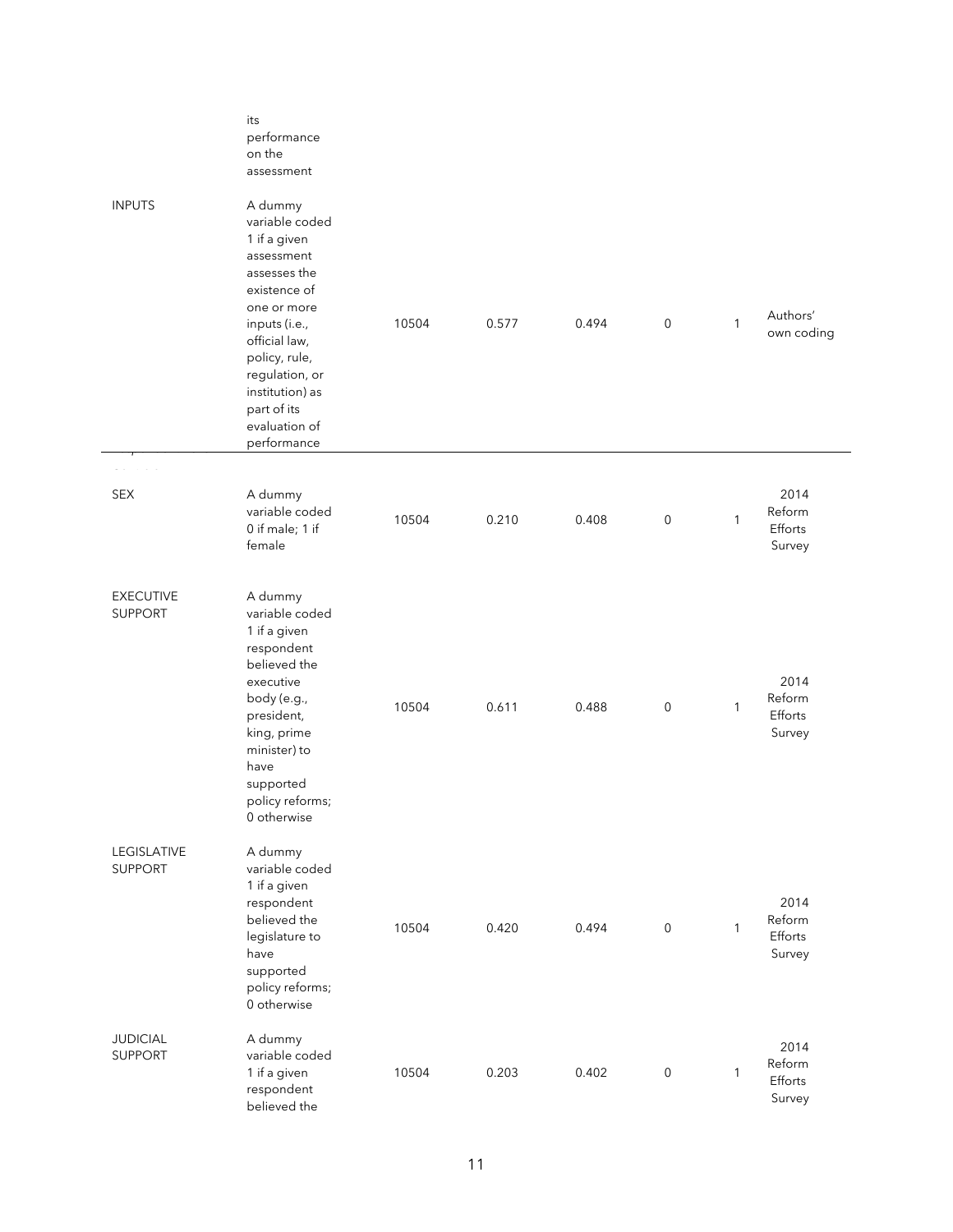|                      | legislature to<br>have<br>supported<br>policy reforms;<br>0 otherwise                                                                                 |       |        |       |             |              |                                     |
|----------------------|-------------------------------------------------------------------------------------------------------------------------------------------------------|-------|--------|-------|-------------|--------------|-------------------------------------|
| <b>CIVIL SUPPORT</b> | A dummy<br>variable coded<br>1 if a given<br>respondent<br>believed civil<br>society groups<br>to have<br>supported<br>policy reforms;<br>0 otherwise | 10504 | 0.775  | 0.418 | $\mathbf 0$ | $\mathbf{1}$ | 2014<br>Reform<br>Efforts<br>Survey |
|                      |                                                                                                                                                       |       |        |       |             |              |                                     |
| AID DEPENDENCY       | Log of net<br>ODA/GNI                                                                                                                                 | 10504 | 1.361  | 1.597 | $-3.672$    | 4.295        | <b>WDI</b>                          |
| <b>INCOME</b>        | Log of GDP<br>per capita                                                                                                                              | 10504 | 6.779  | 0.962 | 5.009       | 8.953        | <b>WDI</b>                          |
| POPULATION           | Log of<br>population                                                                                                                                  | 10504 | 16.325 | 1.417 | 13.094      | 21.006       | <b>WDI</b>                          |
| <b>DEMOCRACY</b>     | Polity IV<br>ratings of<br>democracy                                                                                                                  | 10504 | 3.826  | 4.584 | $-9$        | 10           | Polity IV                           |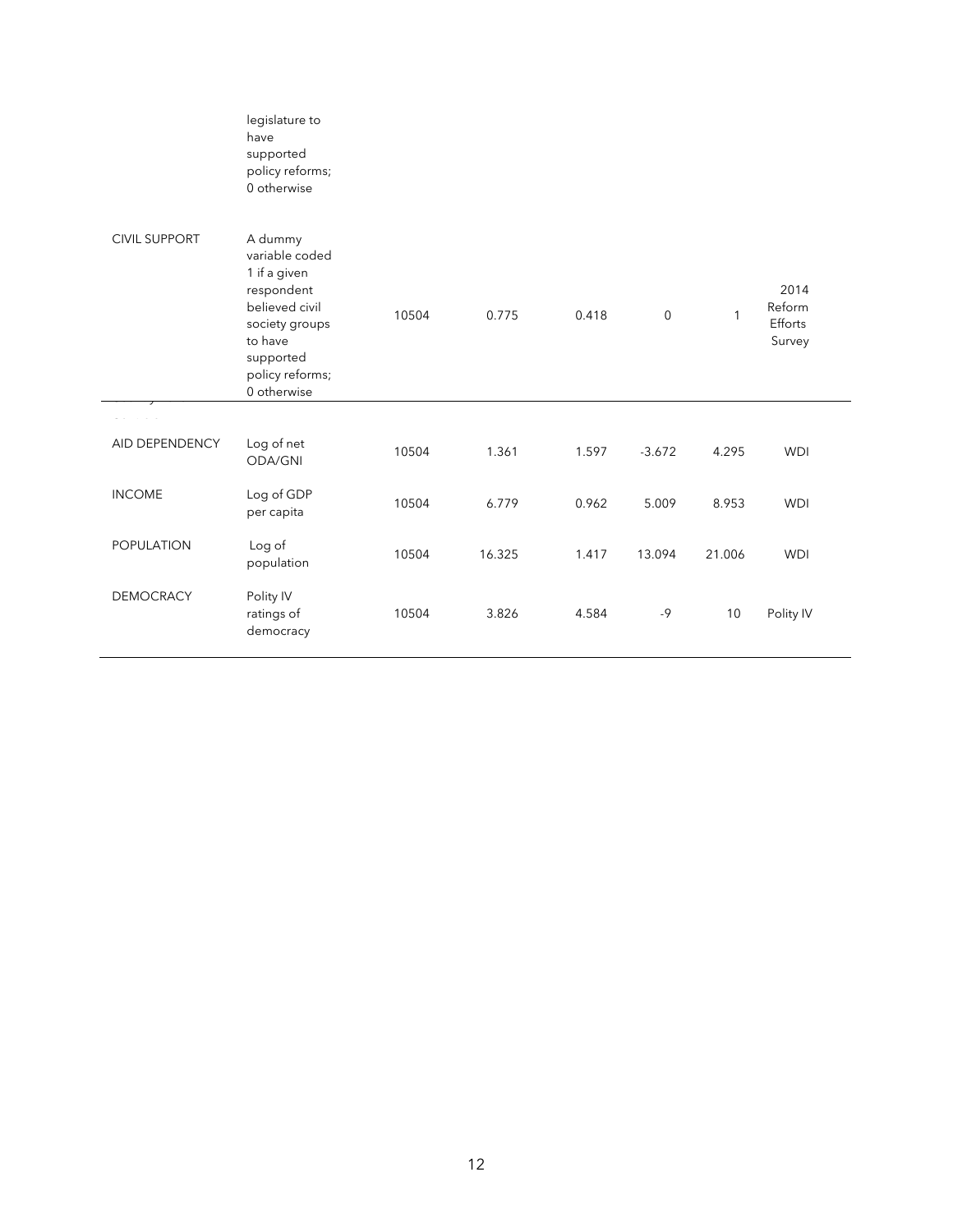## **Appendix E: Assessment Codebook**

#### ASSESSMENT CODEBOOK

This codebook describes how we code the attributes of external assessments of government performance. The coding process consists of two phases. In the first phase, research assistants code each external assessment according to the coding rules provided in this codebook, prepare one or two sentences justifying their coding decisions, and attach source links to documents used to inform these decisions. A one- or two-sentence justification should be accompanied with a specific page number if you are using a particular portion in the linked source to support your justification. The main sources of our coding scheme include assessment producers' websites and their methodology papers. Other secondary sources (e.g., academic journal articles, policy reports, or briefs) are used when those primary sources do not provide coders with enough information to complete their coding. In the second stage, senior analysts review research assistants' codes for accuracy and then finalize the codes with their approval.

This codebook is used to guide research assistants in the process of coding assessments.

#### **Variables** *PUBLIC:*

[0] The assessment (or policy instrument) does not publish any analytical product for external clients other than the producer.

[1] The assessment (or policy instrument) publishes an analytical product for external clients other than the producer.

#### *CROSS\_NATIONAL:*

[0] The assessment is not part of a cross-country benchmarking exercise. This means that there is no explicit, numerical or categorical comparison or ranking across countries.<sup>2</sup>

[1] The assessment is part of a cross-country benchmarking exercise. This means that there is an explicit, numerical or categorical comparison or ranking across countries.

#### *COMPOSITE*:

[0] The assessment is not generated based on an aggregation of multiple measures of performance based on secondary sources (i.e. secondary indicators are not aggregated into a single index).

[1] The assessment is generated based on an aggregation of multiple measures of performance based on secondary sources (i.e. secondary indicators are aggregated into a single index).<sup>3</sup>

#### *GOVT\_INVOLVE:*

[0] The government being assessed (e.g., politicians, bureaucrats, ministries, departments, agencies) is *not* involved in the process of data collection and/or in the production of an assessment (through

<sup>&</sup>lt;sup>2</sup> If the assessment does not itself result in a new cross-country measure, but references cross-country data produced by others, it should be coded as a 0.

 $3$  Some assessments may incorporate their own sources of information to generate composite indicators. However, if they still rely on secondary sources, they should still be coded as "composite." If assessments are purely qualitative in nature and yet provide a synthetic qualitative analysis based on various sources of indices (some of which may be quantitative), they should still be coded as 0.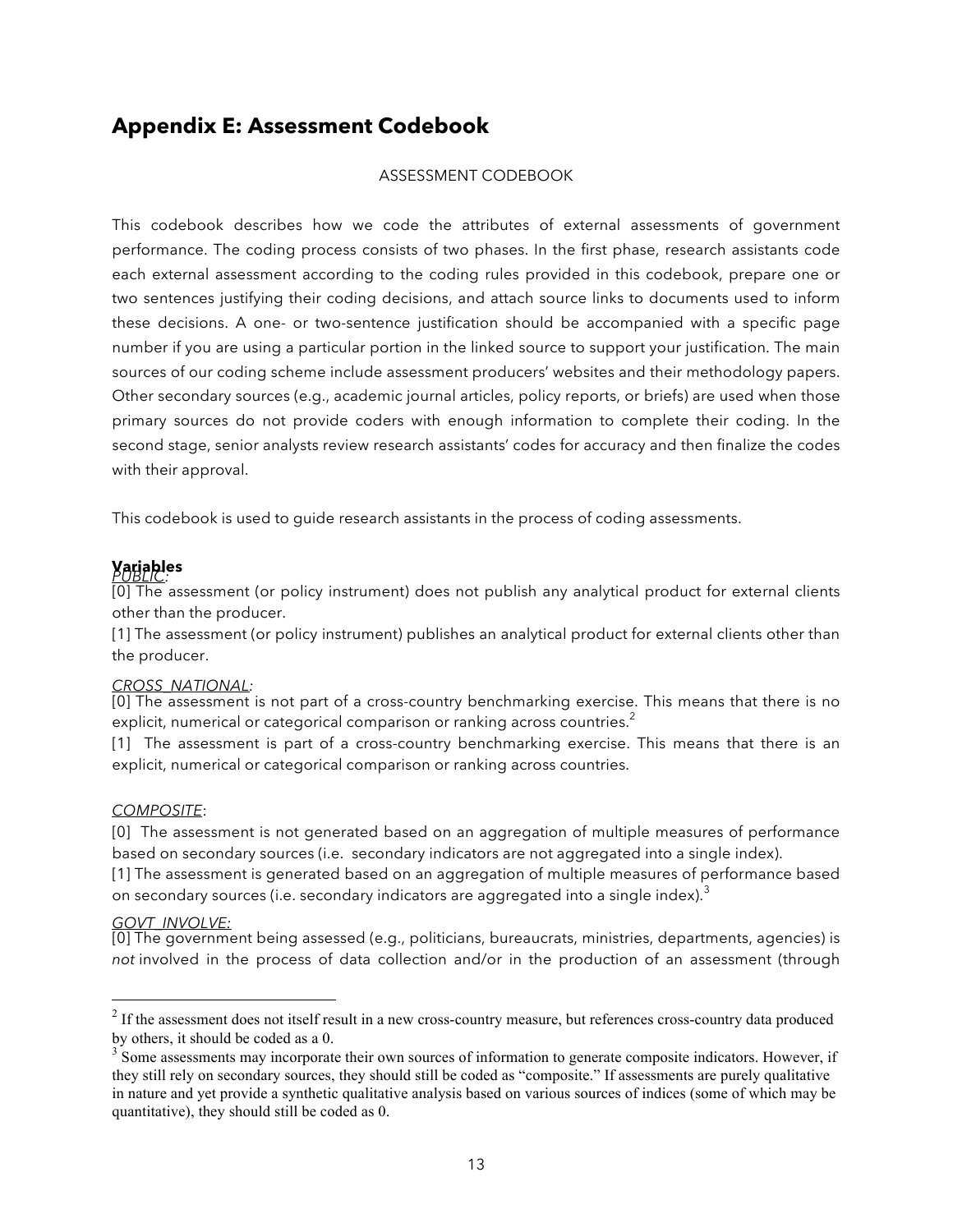interviews, questionnaires, forms, reports, etc.). Nor is the government that is being assessed consulted by the assessment producer before the assessment is made public.

[1] The government being assessed (e.g., politicians, bureaucrats, ministries, departments, agencies) is involved in the process of data collection and/or in the production of an assessment, or it is consulted by the assessment producer before the assessment is made public.

#### *INPUTS*:

[0] The assessment does not assess the existence of any inputs (i.e., official law, policy, rule, regulation, or institution) as part of its evaluation of performance.

[1] The assessment assesses the existence of one or more inputs (i.e., official law, policy, rule, regulation, or institution) as part of its evaluation of performance.

#### *MULTILATERAL*:

[0] The supplier of the assessment is not a global or regional inter-governmental organization, development bank, partnership, alliance, network, or union.

[1] The supplier of the assessment is a global or regional inter-governmental organization,

development bank, partnership, alliance, network, or union.

#### *BILATERAL*:

[0] The supplier of the assessment is not a bilateral government agency or institution.

[1] The supplier of the assessment is a bilateral government agency or institution.

#### *PRESCRIPTIVE*: 4

[0] The assessment does not contain any explicit policy recommendations that relate to how government being assessed can improve its performance on the assessment.

[1] The assessment contains one or more explicit policy recommendations that relate to how the government being assessed can improve its performance on the assessment.

#### *PRIMARY\_DATA*:

 $\overline{a}$ 

[0] The assessment is based exclusively on secondary data that are created by individuals or organizations other than those involved in the production of the assessment

[1] The assessment is based on original data that are generated by those involved in the production of the assessment (through interviews, questionnaires, etc). $5$ 

<sup>&</sup>lt;sup>4</sup> If there is no publicly available assessment, thus making it practically impossible for coders to code whether it prescribes specific policy recommendations, evaluate whether the process of evaluations or monitoring entails policy advice and recommendations to the government being assessed.

 $5$  If an assessment collects data directly from the government being assessed, it does not mean that the assessment entails primary data collection. Those government data are still considered secondary data. Primary data collection means the collection of new information in systematic manners (e.g., through interviews or questionnaires).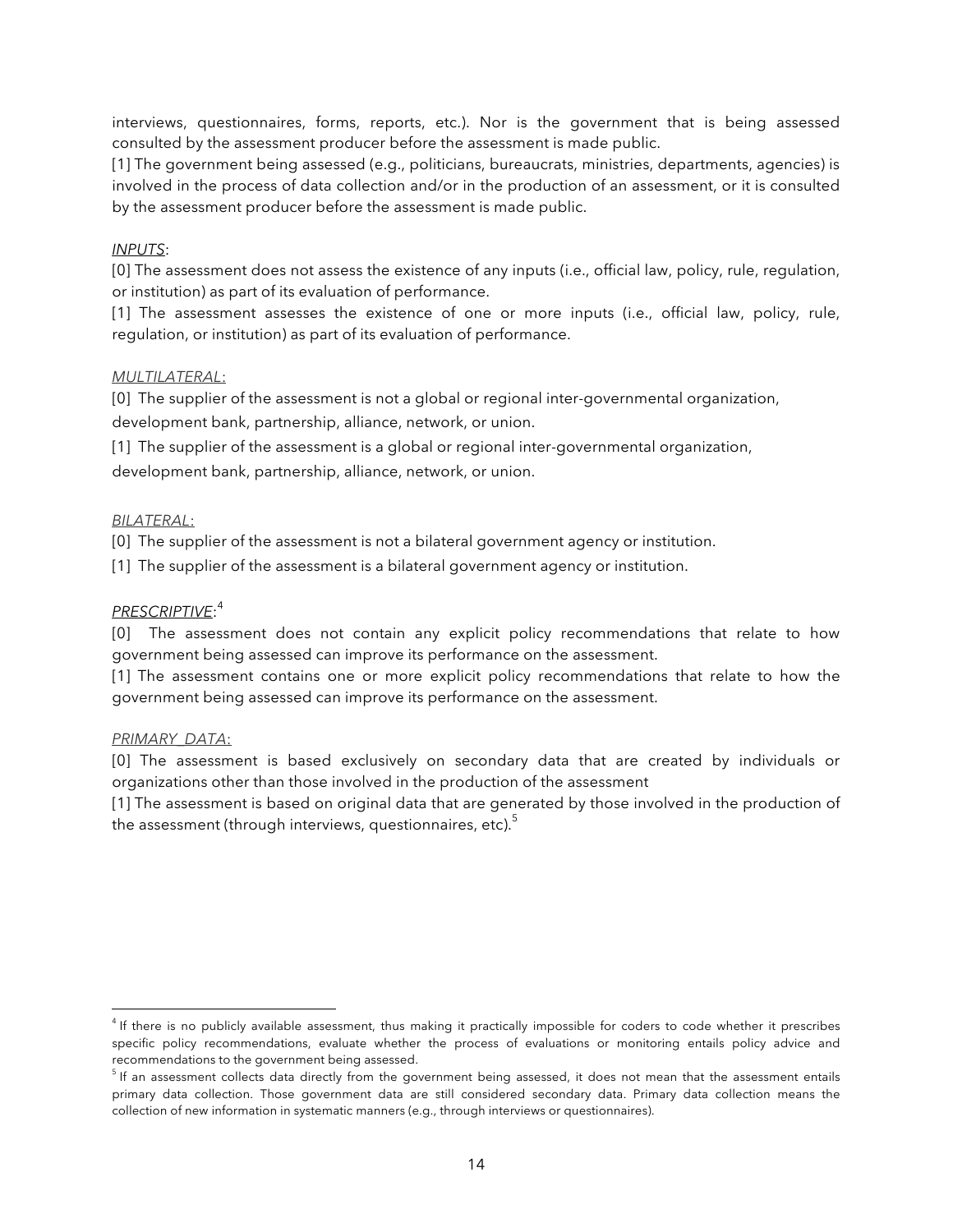## **Appendix F: Robustness Tests**

 $\overline{a}$ 

We subjected our findings to a number of different robustness tests. First, we tested whether our results are specific to one measure of policy influence or consistent across different ways of operationalizing the dependent variable. Table F-1 demonstrates that all of our main findings hold when we replace our measure of agenda-setting influence with a measure of reform design influence. $^6$ Substantively, this empirical pattern suggests that GPAs not only shape reform priorities at the agendasetting phase of the policymaking process, but also inform and influence reform design features – that is, decisions about the nature, content, scope, depth, and timing of the reforms that will be pursued.

Second, we tested whether our results remain robust if a subset of the sample is used. We examined, in particular, whether our findings might be driven by skewed regional representation within our sample. The largest group of respondents in the survey comes from sub-Saharan Africa (approximately 49.1% of 10,504 respondent evaluations of performance assessments included in Models 1-6 in Table 1). We therefore replicated Model 4 in Table 1 using the subsample of respondents only from sub-Saharan Africa and another subsample respondents from the rest of the world to evaluate our findings are driven by the overrepresentation of respondents from Africa. Our results show that the effects of GOVT\_INVOLVE and CROSS\_NATIONAL<sub>ik</sub> × GOVT\_INVOLVE<sub>ik</sub> are positive and statistically significant in the Africa region while the interaction effect loses its statistical significance in the non-Africa regions (see Models 1 and 2 in Table F-2 in the Appendix). These regional differences may reflect high or rising demand for foreign investment in sub-Saharan Africa. Indeed, in recent years, there has been a rapid influx of FDI into the region—mainly driven by the commodity boom in the first decade of the new millennium—and African leaders are increasingly vying for the attention of investors (IEG 2008; Bartels et al. 2014).

It is also possible that some of our findings could be attributable to the fact that government officials are ascribing agenda-setting influence to assessments *producers* more so than the assessments themselves. In particular, government officials may have a greater incentive to improve their performance on assessments that are produced by financing institutions like the World Bank, which can provide *direct material incentives* (e.g., grants and loans) based on how they perform on their assessments.<sup>7</sup> However, controlling for the ability of assessment suppliers to give grants and loans does not seem to affect our main results (see Model 3 in Table F-2).

We have also tested our results by allowing intercepts to vary by assessment producers (to account for potential serial correlations across individual responses by assessment producer), and by introducing assessment-producer fixed effects (to alleviate omitted variable bias that may arise from potential correlations between the unobservable attributes of assessment producers and the characteristics of their assessments). Our main findings do not change if we introduce producer-specific random

<sup>&</sup>lt;sup>6</sup> In question 32 of the 2014 Reform Efforts Survey, respondents were asked to indicate the degree to which individual performance assessments influenced a government's reform design efforts in a specific policy domain (Parks et al. 2015). Our main results are strikingly similar regardless of whether we rely on question 31 (agenda-setting influence) or question 32 (reform design influence) as the dependent variable in our analysis. See Table F-1 in the Appendix.

 $<sup>7</sup>$  The rationale for including this control variable is that external assessments of government performance may exert greater</sup> influence when they are tied to material, rewards and penalties (Noland 1997; Kelley 2004; Schimmelfennig and Sedelmeier 2004; David-Barret and Okamura 2016). That is to say, external assessment suppliers may seek to strategically alter the policy behavior of assessment governments by increasing their expected returns on reform and making inaction and backsliding more costly (Krasner 2011).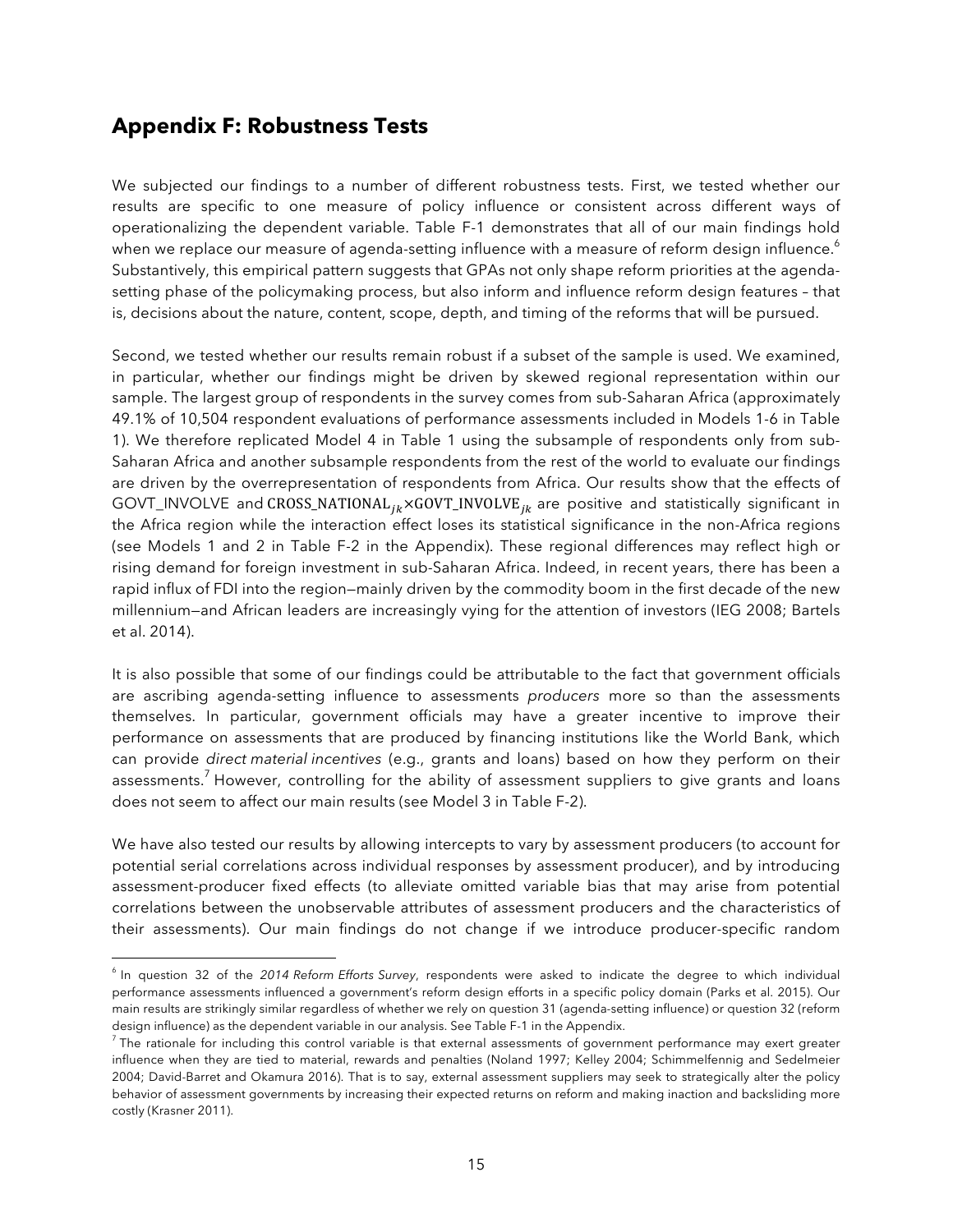intercepts, while the interaction effect remains positive but no longer significant in the fixed-effects model (see Models 4 and 5 in Table F-2). It is important to note that the *intra-producer* variation in each specific attribute of assessments is very small since a majority of producers (18 out of 31 different assessment producers examined) produce only one assessment. For this reason, we expect that the inclusion of dummies for each producer would minimize intra-producer variation in our key independent variables, and thereby limit our ability to explain variation in our dependent variable.

Finally, by including respondent-fixed effects, we can account for different respondent characteristics (behavioral and ascriptive) that would otherwise be unobserved confounds. We report these results in Model 6 of Table 1 in the main text. Our main findings are robust to the inclusion of respondent-fixed effects.

|                      |                    | $\overline{(2)}$ |                    |               | $\overline{(5)}$ |                      |
|----------------------|--------------------|------------------|--------------------|---------------|------------------|----------------------|
| Model                | (1)<br>Multi-level | Multi-level      | (3)<br>Multi-level | (4)           | Fixed-Effects    | (6)<br>Fixed-Effects |
|                      |                    |                  |                    | Multi-level   |                  |                      |
| GOVT_INVOLVE         | 0.264              |                  | 0.301              | 0.214         | 0.221            | 0.211                |
|                      | $(0.031)***$       |                  | $(0.034)***$       | $(0.037)$ *** | $(0.033)***$     | $(0.029)$ ***        |
| CROSS_NATIONAL       |                    | $-0.004$         | 0.140              | 0.032         | 0.044            | 0.037                |
|                      |                    | (0.033)          | $(0.036)***$       | (0.042)       | (0.045)          | (0.039)              |
| GOVT_INVOLVE×        |                    |                  |                    | 0.243         | 0.223            | 0.203                |
| CROSS_NATIONAL       |                    |                  |                    | $(0.060)$ *** | $(0.060)$ ***    | $(0.053)***$         |
| MULTILATERAL         | 0.438              | 0.464            | 0.460              | 0.436         | 0.471            | 0.415                |
|                      | $(0.047)$ ***      | $(0.047)$ ***    | $(0.046)$ ***      | $(0.047)$ *** | $(0.045)$ ***    | $(0.043)***$         |
| <b>BILATERAL</b>     | 0.193              | 0.112            | 0.233              | 0.199         | 0.241            | 0.192                |
|                      | $(0.063)***$       | $(0.064)$ *      | $(0.064)***$       | $(0.065)***$  | $(0.064)***$     | $(0.059)***$         |
| <b>PUBLIC</b>        | 0.069              | 0.085            | 0.011              | 0.052         | 0.037            | 0.038                |
|                      | $(0.033)$ **       | $(0.034)$ **     | (0.034)            | (0.035)       | (0.037)          | (0.033)              |
| PRIMARY_DATA         | 0.012              | 0.027            | $-0.041$           | $-0.072$      | $-0.078$         | $-0.059$             |
|                      | (0.029)            | (0.033)          | (0.033)            | $(0.034)$ **  | $(0.031)$ **     | $(0.029)$ **         |
| PRESCRIPTIVE         | $-0.113$           | $-0.074$         | $-0.058$           | $-0.060$      | $-0.057$         | $-0.049$             |
|                      | $(0.027)$ ***      | $(0.030)$ **     | $(0.030)*$         | $(0.030)$ **  | $(0.028)$ **     | $(0.026)$ *          |
| <b>INPUTS</b>        | $-0.114$           | $-0.078$         | $-0.115$           | $-0.124$      | $-0.129$         | $-0.121$             |
|                      | $(0.032)***$       | $(0.031)$ **     | $(0.032)***$       | $(0.032)***$  | $(0.028)***$     | $(0.025)***$         |
|                      |                    |                  |                    |               |                  |                      |
|                      |                    |                  |                    |               |                  |                      |
| <b>SEX</b>           | 0.060              | 0.058            | 0.060              | 0.060         | 0.013            |                      |
|                      | (0.080)            | (0.081)          | (0.080)            | (0.080)       | (0.075)          |                      |
| <b>EXECUTIVE</b>     | 0.228              | 0.229            | 0.227              | 0.227         | 0.215            |                      |
| <b>SUPPORT</b>       | $(0.068)***$       | $(0.068)***$     | $(0.068)***$       | $(0.068)***$  | $(0.070)$ ***    |                      |
| LEGISLATIVE          | 0.060              | 0.061            | 0.060              | 0.060         | 0.069            |                      |
| <b>SUPPORT</b>       | (0.077)            | (0.077)          | (0.077)            | (0.077)       | (0.069)          |                      |
| <b>JUDICIAL</b>      | 0.344              | 0.344            | 0.343              | 0.342         | 0.346            |                      |
| <b>SUPPORT</b>       | $(0.093)***$       | $(0.093)***$     | $(0.093)***$       | $(0.093)***$  | $(0.087)$ ***    |                      |
| <b>CIVIL SUPPORT</b> | 0.254              | 0.250            | 0.254              | 0.255         | 0.269            |                      |
|                      | $(0.070)$ ***      | $(0.071)$ ***    | $(0.070)$ ***      | $(0.070)***$  | $(0.076)$ ***    |                      |
|                      |                    |                  |                    |               |                  |                      |
|                      |                    |                  |                    |               |                  |                      |
| <b>AID</b>           | 0.060              | 0.060            | 0.059              | 0.059         |                  |                      |
| DEPENDENCY           | (0.072)            | (0.073)          | (0.072)            | (0.072)       |                  |                      |
| <b>INCOME</b>        | 0.008              | 0.006            | 0.008              | 0.008         |                  |                      |
|                      | (0.107)            | (0.108)          | (0.107)            | (0.107)       |                  |                      |
| <b>POPULATION</b>    | $-0.054$           | $-0.054$         | $-0.054$           | $-0.054$      |                  |                      |
|                      | (0.049)            | (0.049)          | (0.049)            | (0.049)       |                  |                      |
| <b>DEMOCRACY</b>     | 0.015              | 0.014            | 0.016              | 0.016         |                  |                      |

#### **Table F-1: Determinants of Design Influence**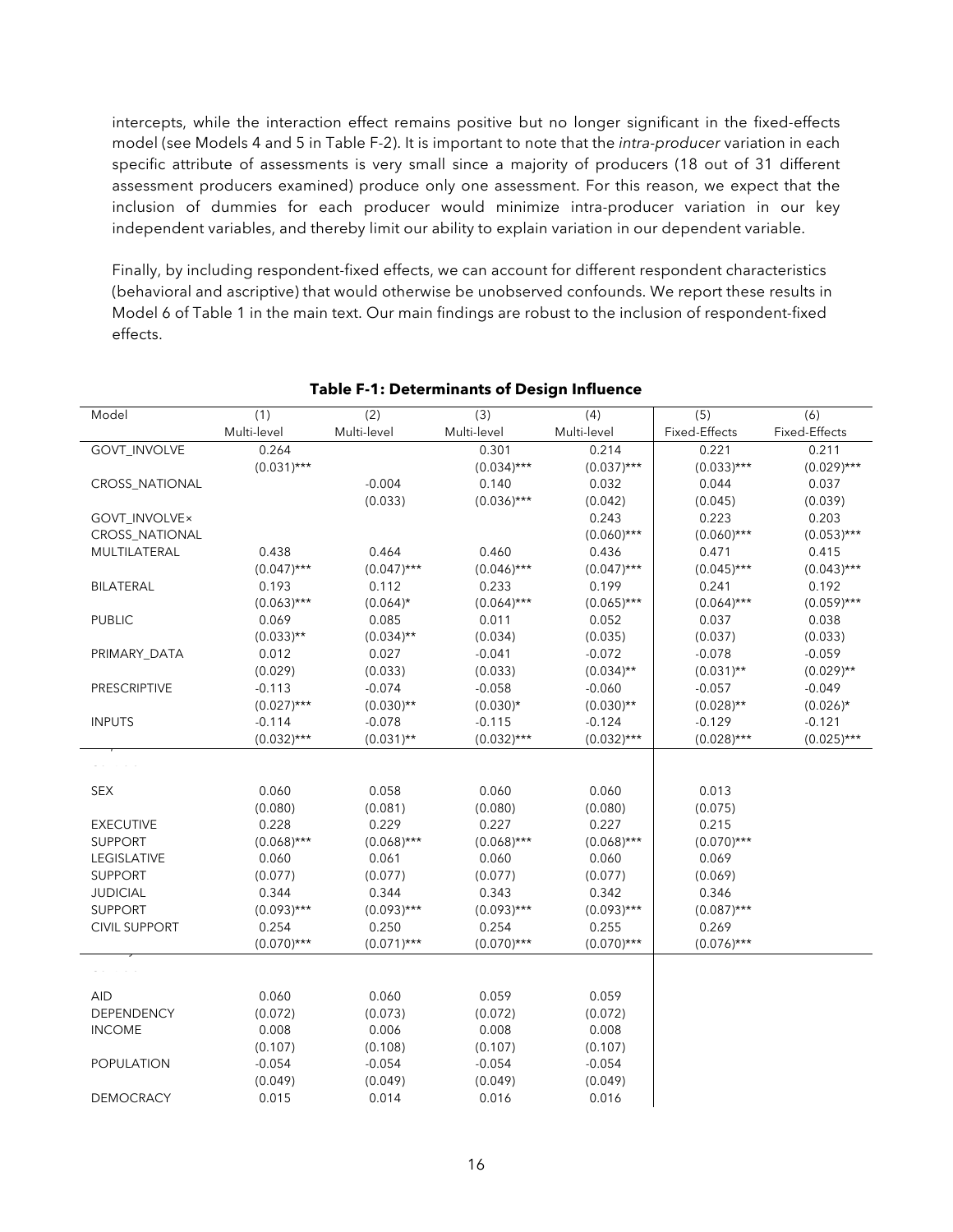|                         | (0.010)       | (0.010)       | (0.010)       | (0.010)       |           |       |
|-------------------------|---------------|---------------|---------------|---------------|-----------|-------|
| Level 3. Countries      | 0.458         | 0.458         | 0.458         | 0.457         |           |       |
| (Intercept Variance)    | $(0.037)$ *** | $(0.037)$ *** | $(0.037)$ *** | $(0.036)$ *** |           |       |
| 2.<br>Level             | 0.436         | 0.453         | 0.433         | 0.431         |           |       |
| Assessment-             |               |               |               |               |           |       |
| Country Dyads           | $(0.034)***$  | $(0.034)$ *** | $(0.034)***$  | $(0.034)***$  |           |       |
| (Intercept Variance)    |               |               |               |               |           |       |
| Level 1. Individual     | 1.261         | 1.261         | 1.261         | 1.261         |           |       |
| Responses               | $(0.024)***$  | $(0.024)$ *** | $(0.024)***$  | $(0.024)***$  |           |       |
| (Residual Variance)     |               |               |               |               |           |       |
| <b>Country Fixed</b>    | No            | No            | No            | No            | Yes       | No    |
| Effects                 |               |               |               |               |           |       |
| <b>Respondent Fixed</b> | <b>No</b>     | <b>No</b>     | <b>No</b>     | <b>No</b>     | <b>No</b> | Yes   |
| Effects                 |               |               |               |               |           |       |
| N of Countries          | 99            | 99            | 99            | 99            |           |       |
| N of Assessment-        | 3416          | 3416          | 3416          | 3416          |           |       |
| Country Dyads           |               |               |               |               |           |       |
| N of Responses          | 10413         | 10413         | 10413         | 10413         | 10413     | 10413 |

*Notes:* All these regressions include controls for each respondent's primary area of policy focus and length of service to the government. Models 1-4 are estimated in three-level models while Model 5 and 6 introduces country-fixed effects and respondent fixed effects. For Models 5 and 6, standard errors are clustered by respondent. All analyses use inverse-probability weights to account for variation in unit non-response rate (see Appendix B for more details). \* *p*<0.1; \*\* *p*<0.05; \*\*\* *p*<0.01.

#### **Table F-2: Robustness Tests**

| Model                    | (1)                 | (2)                     | (3)                                                                                     | (4)                                                           | (5)                                     |
|--------------------------|---------------------|-------------------------|-----------------------------------------------------------------------------------------|---------------------------------------------------------------|-----------------------------------------|
| <b>Robustness Checks</b> | Africa<br>Subsample | Non-Africa<br>Subsample | Control<br>for<br>assessment<br>producer's<br>ability to give<br>and<br>grants<br>loans | Random<br>intercepts<br>for<br>each<br>assessment<br>producer | Assessment<br>producer fixed<br>effects |
| GOVT_INVOLVE             | 0.337               | 0.158                   | 0.244                                                                                   | 0.248                                                         | 0.253                                   |
|                          | $(0.048)$ ***       | $(0.054)$ ***           | $(0.038)$ ***                                                                           | $(0.036)***$                                                  | $(0.042)$ ***                           |
| <b>CROSS NATIONAL</b>    | 0.099               | $-0.039$                | 0.065                                                                                   | 0.066                                                         | 0.075                                   |
|                          | (0.071)             | (0.070)                 | (0.050)                                                                                 | (0.045)                                                       | (0.057)                                 |
| <b>GOVT INVOLVE</b>      | 0.225               | 0.132                   | 0.175                                                                                   | 0.149                                                         | 0.038                                   |
| <b>×CROSS NATIONAL</b>   | $(0.091)$ **        | (0.087)                 | $(0.065)***$                                                                            | $(0.063)$ **                                                  | (0.076)                                 |
| MULTILATERAL             | 0.457               | 0.212                   | 0.412                                                                                   | 0.384                                                         |                                         |
|                          | $(0.054)$ ***       | $(0.078)$ ***           | $(0.054)***$                                                                            | $(0.046)$ ***                                                 |                                         |
| <b>BILATERAL</b>         | 0.369               | $-0.027$                | 0.246                                                                                   | 0.174                                                         |                                         |
|                          | $(0.106)$ ***       | (0.110)                 | $(0.089)$ ***                                                                           | $(0.079)$ **                                                  |                                         |
| <b>PUBLIC</b>            | $-0.005$            | 0.112                   | 0.001                                                                                   | 0.032                                                         | 0.061                                   |
|                          | (0.056)             | $(0.052)$ **            | (0.039)                                                                                 | (0.039)                                                       | (0.064)                                 |
| PRIMARY DATA             | 0.012               | $-0.136$                | $-0.072$                                                                                | $-0.049$                                                      | $-0.015$                                |
|                          | (0.049)             | $(0.052)***$            | $(0.036)$ **                                                                            | (0.033)                                                       | (0.047)                                 |
| <b>PRESCRIPTIVE</b>      | $-0.013$            | $-0.069$                | $-0.005$                                                                                | $-0.019$                                                      | 0.020                                   |
|                          | (0.047)             | (0.048)                 | (0.035)                                                                                 | (0.034)                                                       | (0.044)                                 |
| <b>INPUTS</b>            | $-0.211$            | $-0.035$                | $-0.111$                                                                                | $-0.095$                                                      | 0.003                                   |
|                          | $(0.043)$ ***       | (0.042)                 | $(0.033)$ ***                                                                           | $(0.030)$ ***                                                 | (0.032)                                 |
| N of Responses           | 5163                | 5341                    | 10504                                                                                   | 10504                                                         | 10504                                   |

*Notes:* \* *p*<0.1; \*\* *p*<0.05; \*\*\* *p*<0.01.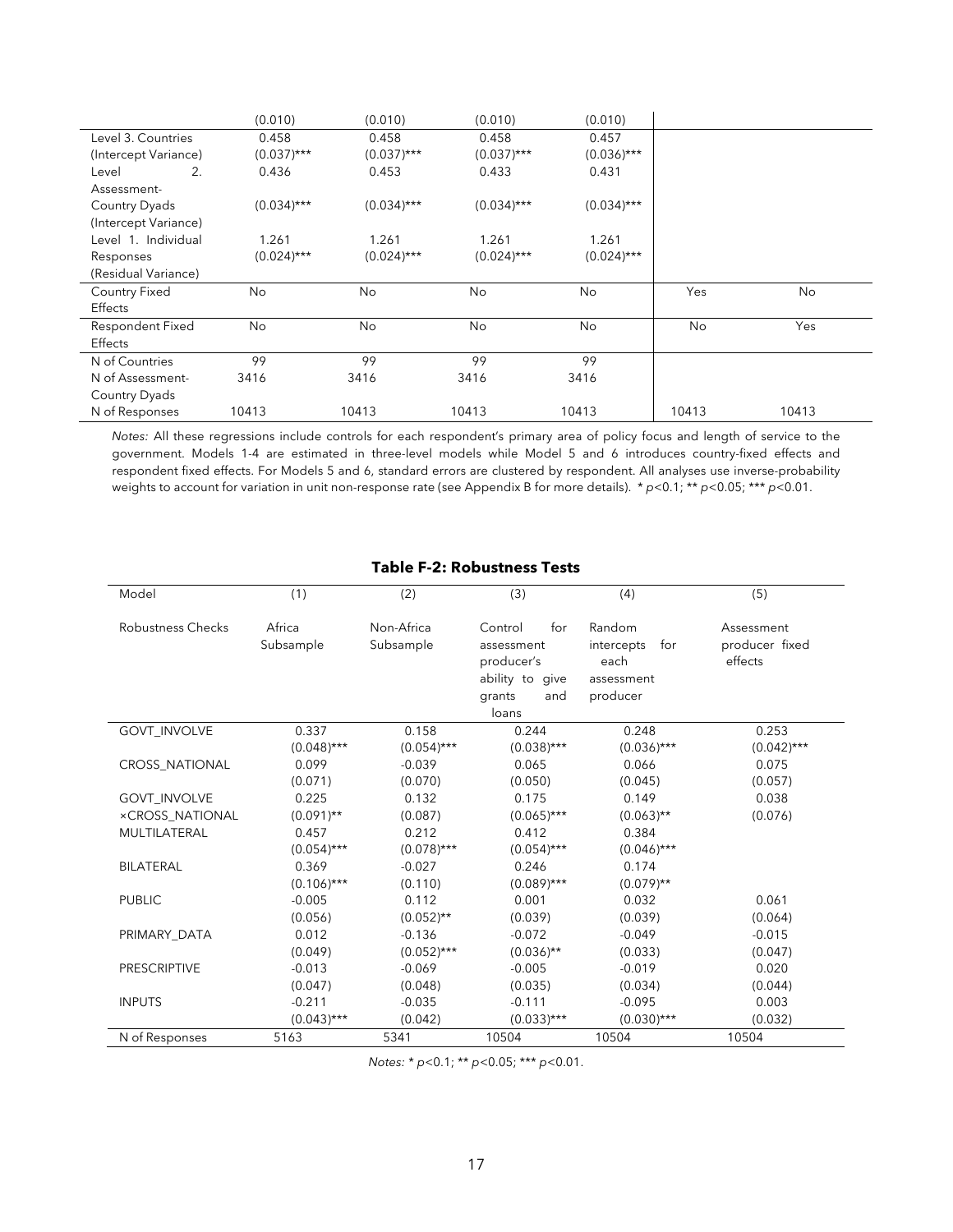# **Appendix G: Primary Reasons for Assessment Influence by Position Type**

In this section, we explore how the primary reasons for assessment influence, as identified by respondents in the *2014 Reform Efforts Survey*, vary across different types of government positions. There are different channels through which performance assessments can shape policy decisions at the varying levels of the bureaucratic hierarchy. As Kelley and Simmons (2016), GPAs can influence a government's policy priorities by imposing reputational benefits on or granting reputational benefits to top executives, but they can also influence policy decisions through the provision of technical assistance to lower-level bureaucrats who play technical and administrative roles in the government.

Since the way performance assessments influence policy change may vary across different position types in the government, it is also possible that respondents have divergent views about why certain assessments prove influential, depending on the positions they hold in the bureaucratic system. For instance, it is plausible that government officials who are responsible for designing and implementing the policy priorities established by their national leadership pay more attention to the quality and novelty of the technical content of GPAs (and other performance assessments), while senior government officials with leadership responsibilities care more about reputational considerations (e.g. credibility signaling to foreign investors and donors) and how assessments align with their own policy priorities.

In Figure G-1, we report the proportions of government official respondents who identified a given consideration as the *primary* reason why a particular performance assessment prompted the authorities to recalibrate their policy priorities or decisions (question 34 in the survey). $^8$  It shows that, while some notable differences exist, the primary reasons for assessment influence seem to be quite uniform across different government position types (i.e., leadership, administrative, and technical). Respondents across government positions types identified performance assessments as particularly influential because they identified "practical solutions to policy problems." By contrast, assessment alignment with the priorities of key legislators, civil society organizations, and private sector groups were among the least frequently cited reasons for assessment influence. This empirical pattern holds true across government position types.

We also find that government officials in leadership positions are more likely than government officials in technical and administrative positions to identify signaling to foreign investors and assessment alignment with national leadership priorities as primary reasons for assessment influence. This evidence is consistent with our theoretical expectation<sup>9</sup> that governing elites in "assessed countries" have to balance their interest in preserving domestic policy autonomy with their desire to unlock

 $\overline{a}$ 

 $8$  In cases when survey participants indicated (in question 31 and 32) that a given performance assessment achieved a minimum level of agenda-setting influence or reform design influence, they were subsequently asked to identify the *primary reason* why that individual assessment proved influential.<sup>8</sup> Respondents were given the opportunity (in question 34) to select one primary reason for assessment influence from a fixed list of fifteen options.

 $9$  It is also consistent with the notion that developing country leaders are motivated by a desire to minimize the domestic audience costs of "bowing" to international pressure (Vreeland 2003).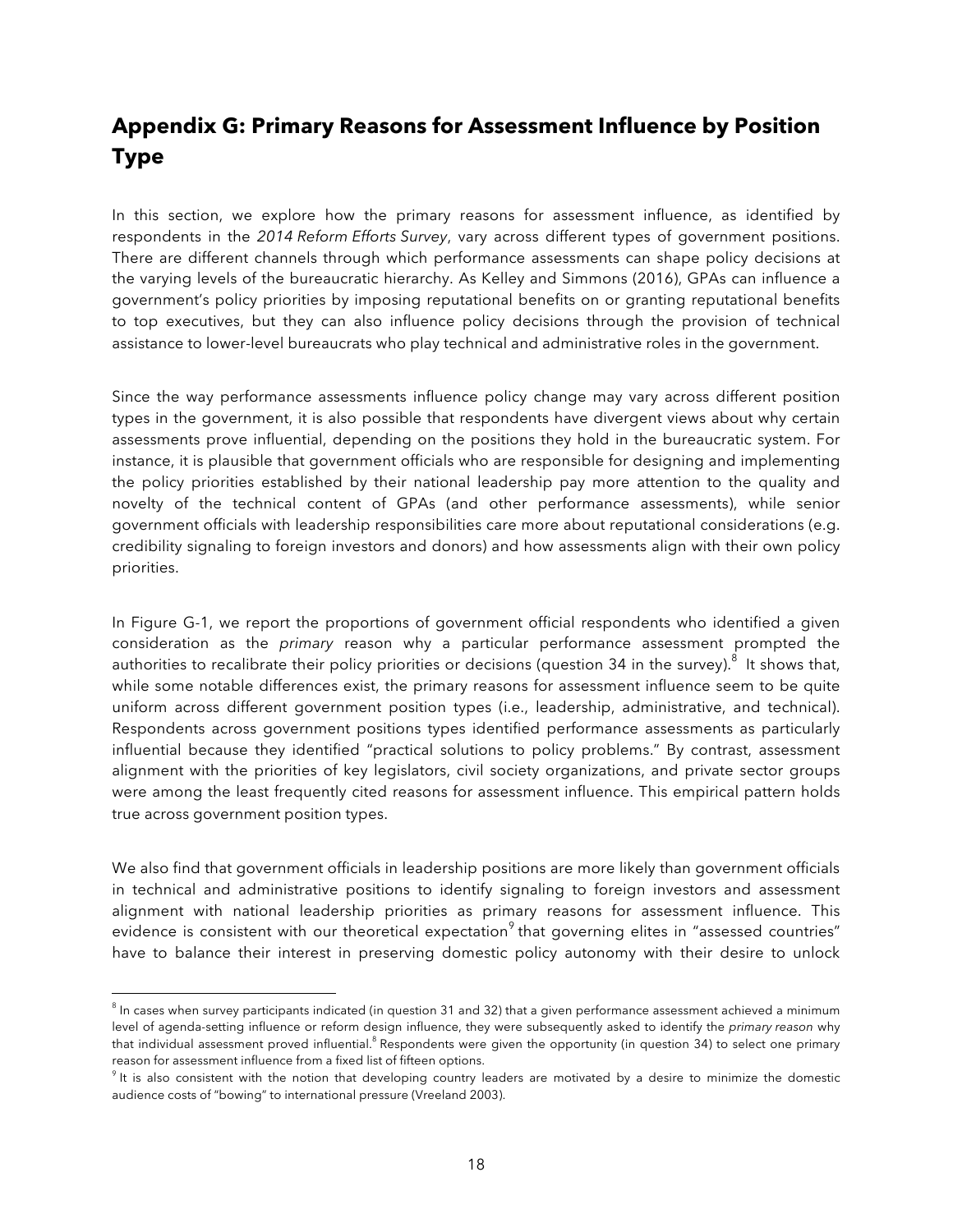external resources. 10

 $\overline{a}$ 

 $^{10}$  Notably, we also find that government officials with technical responsibilities are more likely than other types of government officials to identify signaling to donors as a primary reason for assessment influence. This evidence is consistent with the notion that civil servants in line ministries, many of whom have frequent and long-term interactions with donor agencies, are more motivated to meet the performance expectations of those who directly sponsor and support their day-to-day work. By comparison, civil servants have fewer reasons to try to curry favor with foreign investors.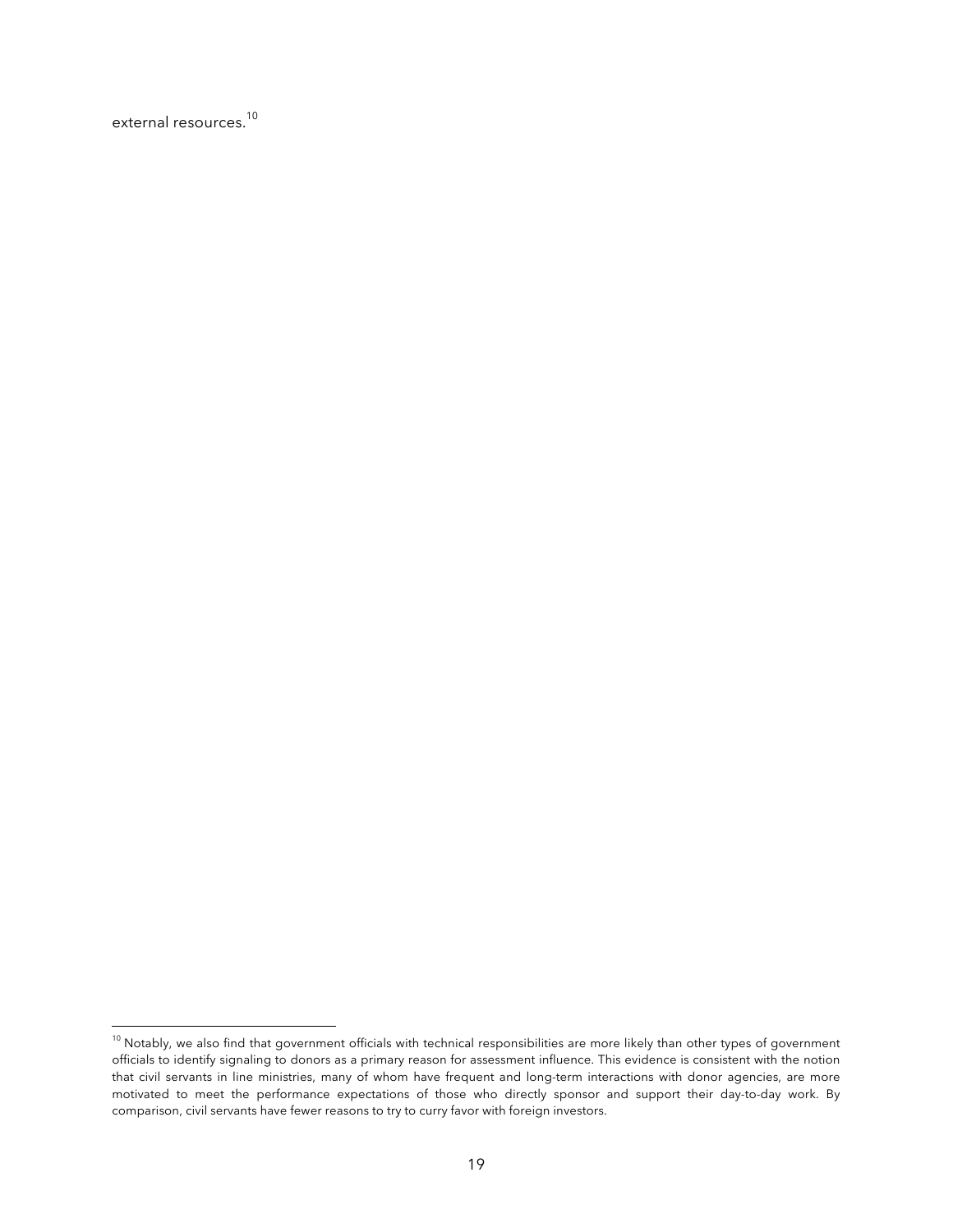

#### **Figure G-1: Primary Reasons for Assessment Influence by Position Type**

*Notes:* The figure compares the proportion of respondents who selected each response option as the primary reason for assessment influence.

In the main text, we argue and provide evidence that government officials in low-income and middleincome countries find performance assessments that involve cross-national benchmarking and direct engagement of the assessed entity in the assessment process to be particularly influential because they not only help governments send a credibility signal to foreign investors, but they also increase alignment with domestic policy priorities and thereby preserve domestic policy autonomy. A particular concern is whether these patterns hold true across different government position types. In Table G-1, we report the frequency with which theoretically-relevant response options were identified as the primary reasons for assessment influence by respondents holding different government position types.

Our core findings from the main text generally hold true across government position types. For instance, when we split our full sample of performance assessments into those that involved crosscountry benchmarking and those that did not and compare *differences* in the proportions of respondents across these two cohorts who cited different reasons for assessment influence, we find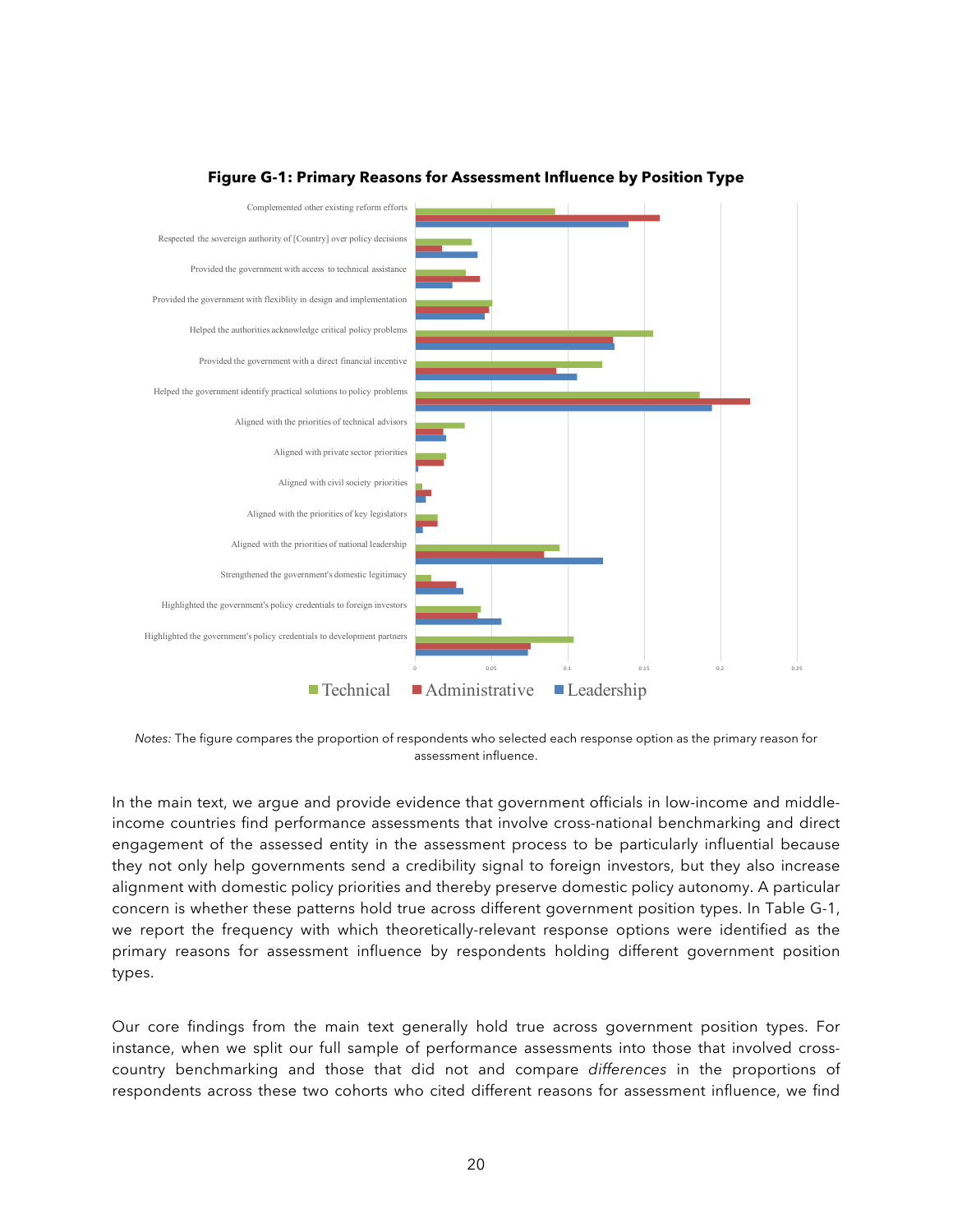that respondent evaluations of cross-country benchmarking assessments were more likely than the comparison group (respondent evaluations of performance assessments that did not involve crosscountry benchmarking) to say that credibility signaling to foreign investors was the primary reason for assessment influence.<sup>11</sup> Across leadership, technical, and administrative position types, government officials were also less likely to indicate that cross-country benchmarking assessments were influential because they were "seen as respecting the [country's] sovereign authority over final policy decisions." When we further restrict our sample to those assessments that involve cross-country benchmarking *and* government involvement in the assessment process, these same general patterns seem to hold true across different government position types.

 $\overline{a}$ 

 $^{\rm 11}$  We were unable to detect a statistically significant difference among those government respondents who held leadership positions. However, this null result should be interpreted with caution since the sample size of government officials in leadership positions is small.